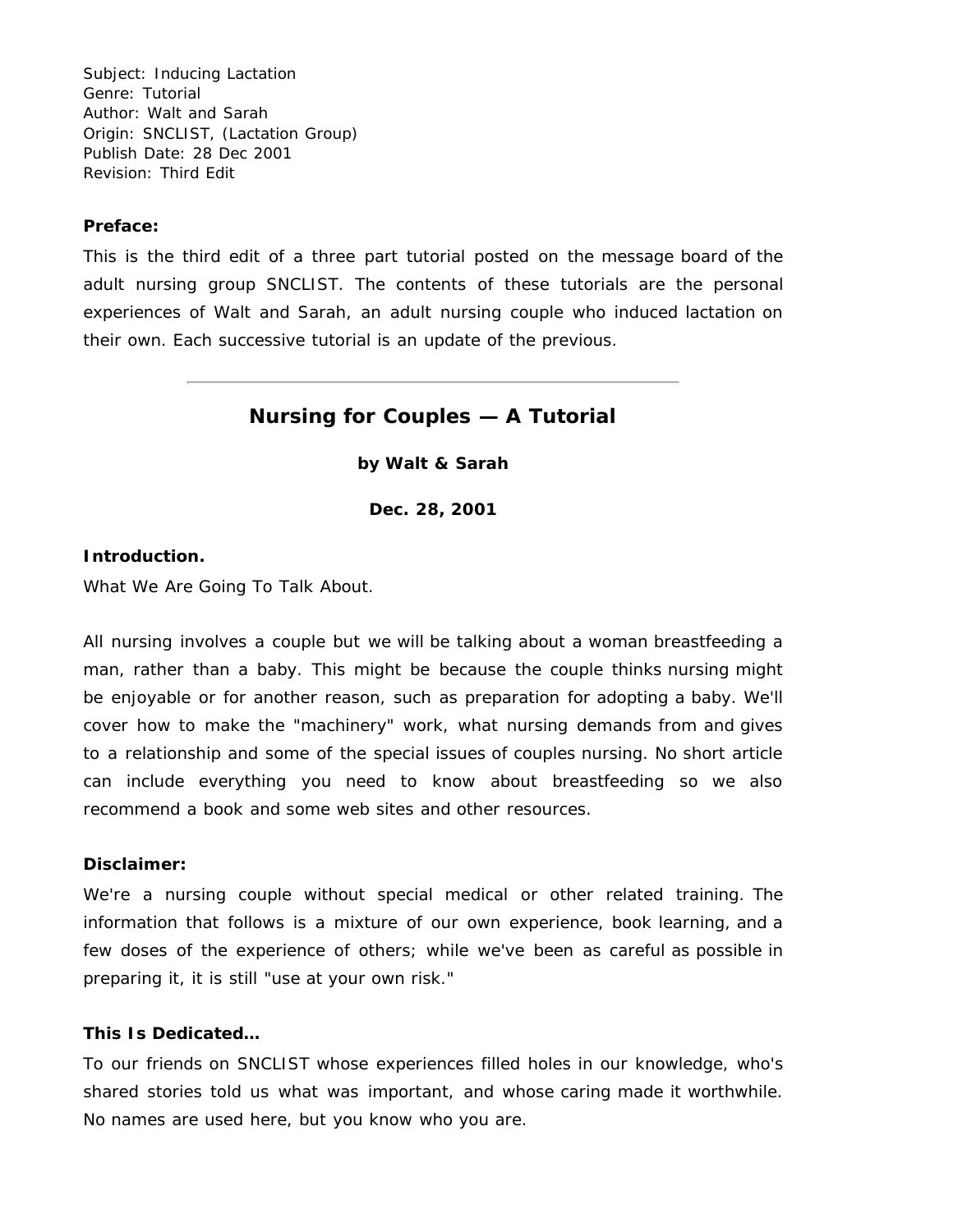# **NURSING 101:**

The Short Story — It's Not Easy.

The first question everyone asks is "Can I, (my wife/girlfriend), make milk?" The answer is almost always "Yes", but the job takes so much time and work that very few succeed. Nearly any woman of child bearing years can produce breast milk. If she is already nursing a baby, couples nursing is simple; it can be started with the man taking 'leftovers' and then replacing the baby as it is weaned. Bringing in milk when the woman hasn't just had a baby is also possible; this is called 'inducing lactation.' A woman who isn't nursing now but has before probably can bring in milk again, ('relactate'), in two or three months. A woman who has not nursed can still induce but she may not get as much and it may take longer. Since shifting from a nursing baby to an adult partner usually is simple, we'll talk mostly about how to induce lactation. This is a lot of work; in fact it is so much work that if the woman works away from home or does not have a full-time partner it is often not practical.

How much work is 'a lot'? Something like 20-30 minutes each session for at least eight sessions a day for two or three months. After that, five or more 20-minute sessions a day may be needed if she wants to keep a full supply. The schedule doesn't have to be rigid but it must be regular, (no sleeping through the night, no "let's just skip today"), both to bring in milk and to maintain the supply. And for as long as nursing continues, missing two or more sessions in a row may require either squeezing some milk out by hand or pumping in order to keep her comfortable; missing most of a day may mean some loss of supply even if she pumps.

Not only is there a very demanding schedule, there will be 'how to' and 'oops' problems to be solved. The woman's breasts must be stimulated and her milk removed; the man could do these jobs every time, or let her do it all or most of the time. How will you work this out? Like anything complicated you do together, nursing puts some strain on a relationship and many couples may not feel that it's worth it. After you get started there will be at least a couple of hundred dollars of expense.

On the other hand, lactation and nursing is a skill; the woman has to learn to use new parts of her body as well as other tools and many women find this very satisfying. (As the old book title says, it really is "the womanly art of breastfeeding"!) Most of the work and learning can be shared by the man and this sharing can be fun, even wonderful. Breastfeeding is probably the single most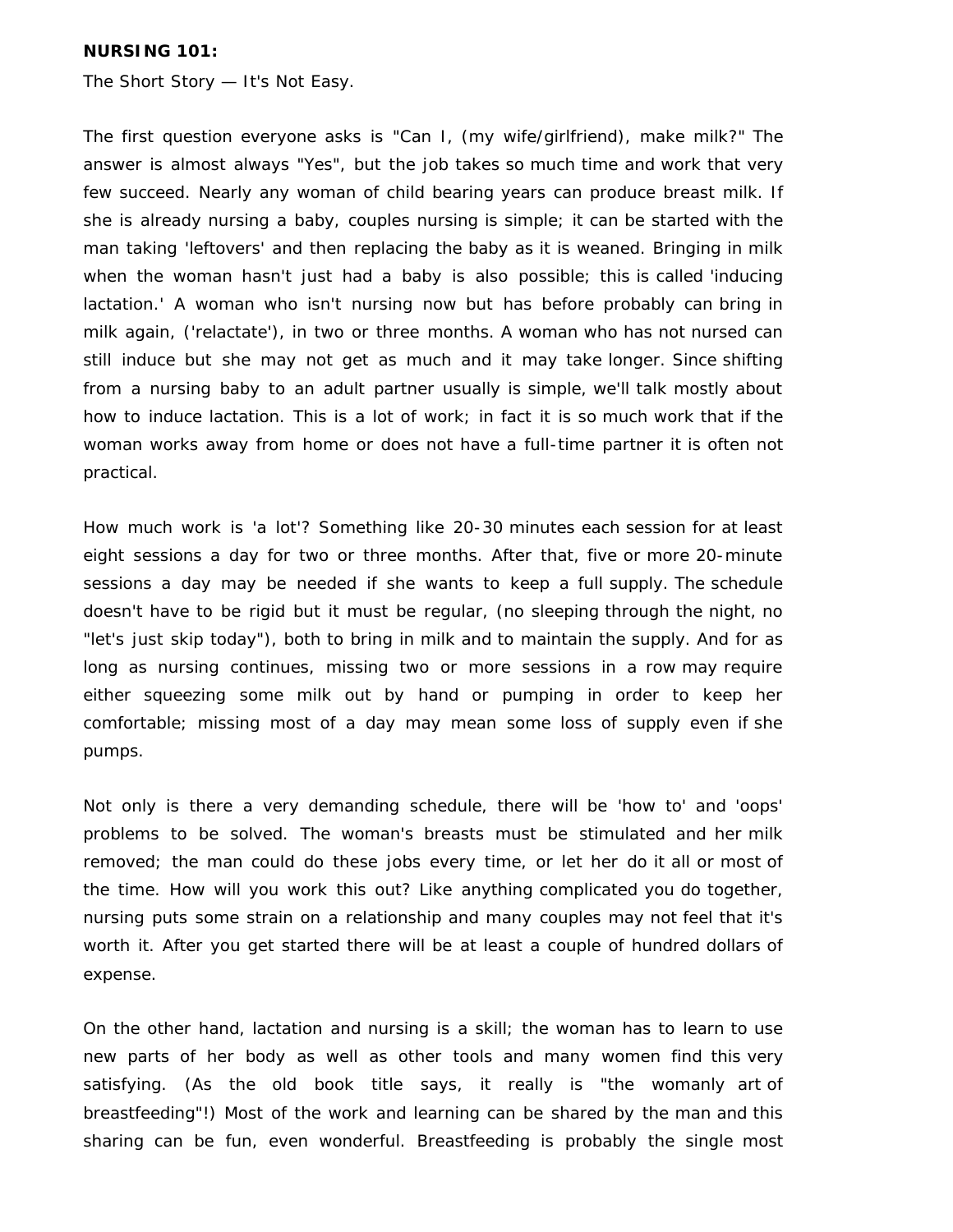important thing she can do after birth to give a baby a good start and the woman who knows how to nurse an adult partner is likely to find a baby a cinch. And many nursing couples can't imagine giving it up.

If you want to try, the best approach is to think of it as a shared experiment, an adventure to be taken and enjoyed together, wherever it may lead.

# **Concerns About Breastfeeding:**

If couples nursing is a new idea, some concerns are natural. All of these are discussed in more detail later on; this is just the 'Cliff's Notes' version.

**Her concern:** Her breasts will suddenly burst out of all her clothing making people stare.

**The facts:** Breast size increase happens over several weeks and is never 'amazing'; the amount of increase depends on how much milk she makes and will nearly always be in line with other common changes such as her monthly cycle or starting to take birth control pills. With full lactation the increase will be one or two cup sizes but large breasts will increase less than small ones.

We will use the term 'full lactation' to mean roughly a quart of milk a day which is about the requirement for a six-month old baby right before starting solid foods. This is about as much as any partner is likely to want.

**Her concern:** What if she should leak milk while at work or visiting her mother?

**The facts:** Leaking milk sometimes happens after a woman has a baby because of the flood of milk triggered by the birth process. It is very rare after the first few weeks because the breasts adjust and don't make so much milk. We have only heard of one woman who induced lactation who had this happen, although a few do have leakage during the night if they sleep through.

**His concern:** There may be less sex, maybe even a lot less.

**The facts:** This is possible but it may be much better sex. You'll have to talk about it and work it out.

**His concern:** He'll be more 'tied down', will lose his independence, she'll be using him just as a milking machine to empty her breasts.

**Her concern:** He'll only be interested in her as a cow. She'll become dependent on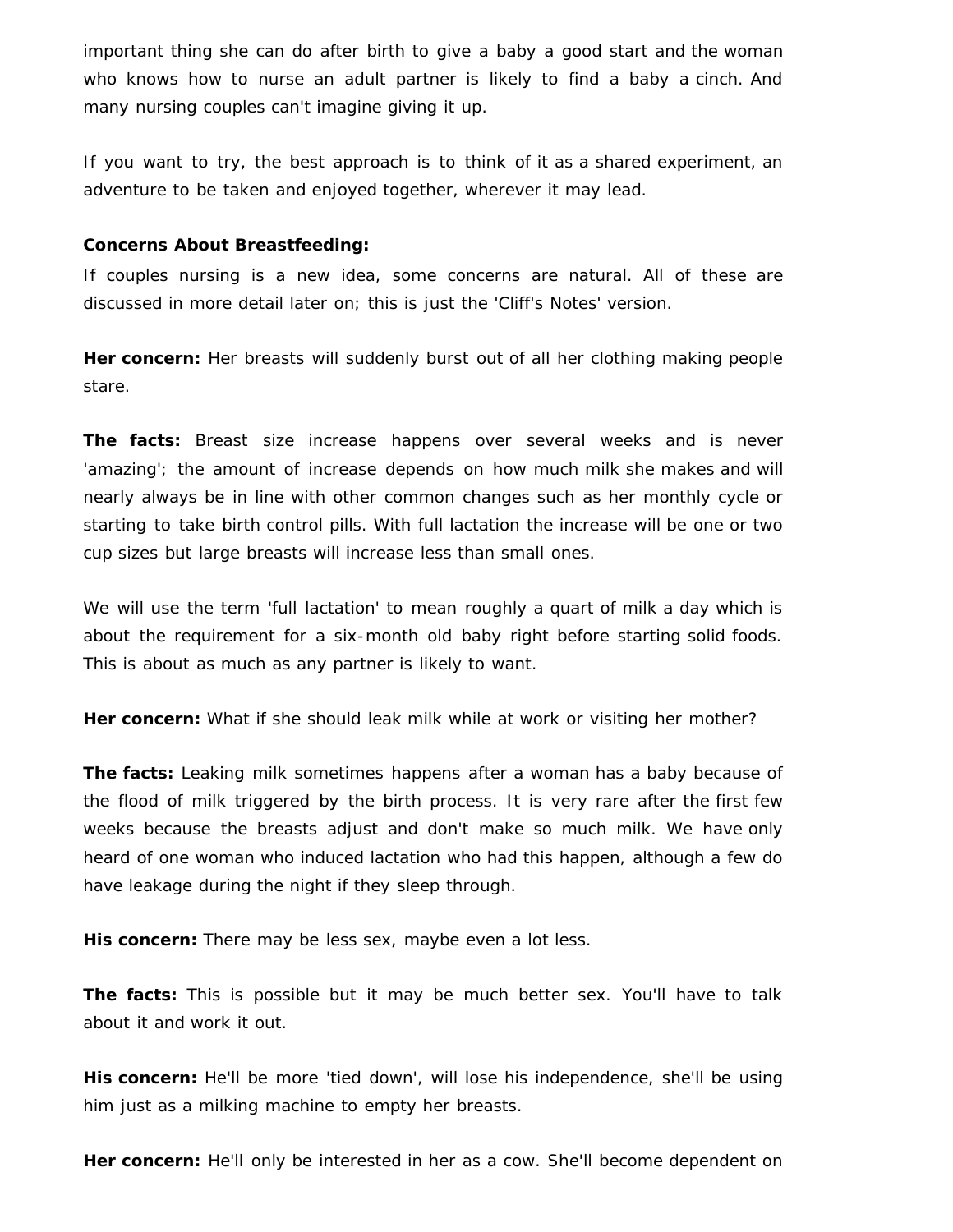him both for nursing itself and for help with the other work and problems; then maybe he won't be available when she needs him.

**The facts:** Breastfeeding does mean greater dependence of each partner on the other. You need to talk frankly about this, not once but regularly. Often an ongoing discussion like this is the beginning of a better relationship.

**Her concern:** Her breasts are too small to make any milk. (Or, her breasts are so large she'll be gushing all over the place.)

**The facts:** Most of the breast is fat which pads and protects the milk making glands but does not actually do anything. Women with very small breasts and those with large ones have different amounts of fat in their breasts but the 'machinery' is nearly the same. Both can, (nearly always), make enough milk and neither is likely to gush.

**Her concern:** What if she has to go to the doctor? Won't he/she Notice?

**The facts:** A doctor is very unlikely to examine her breasts unless she's there for a physical exam or breast problem. Even if he does it's no big deal — you will nurse or express before going and finding a little milk in a woman's breasts isn't uncommon.

**His concern:** He might gain weight.

**The facts:** Weight gain is possible; if it does happen it will be slow and he can adjust his diet and exercise.

#### **Breast Basics:**

Milk is produced in hundreds of tiny sacs called "alveoli" inside the breast. These sacs are connected by tiny tubes, (ductules), which join to make 10-25 larger tubes, (ducts), each ending in a tiny hole in the nipple. There are bulges in the ducts just below and behind the nipple area; these are called "sinuses" and are about ¼" in diameter.

Both boys and girls are born with the beginnings of this system. As a girl becomes a woman, becomes pregnant, and carries her baby, the breast machinery develops from these beginnings until she is able to nurse right away after delivery. When the baby is weaned, the machinery turns off and is mostly removed but even years later some of it will still be there. With the right stimulation a full milk supply generally will come back.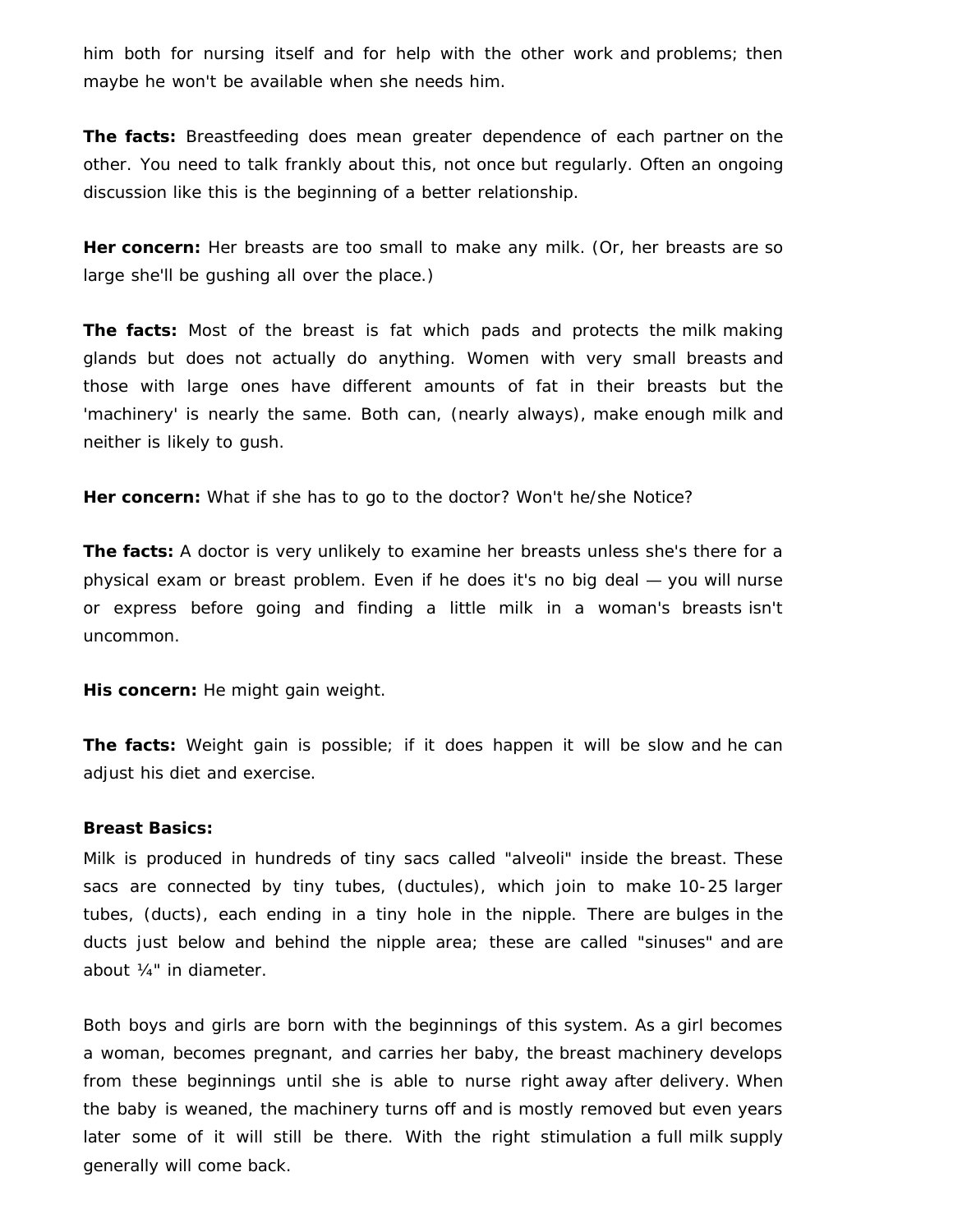Through the months a baby is being nursed, the amount of milk adjusts to its needs. A baby who is always hungry because he has outgrown the milk supply will nurse longer and probably be put to the breast more often than one who is getting plenty. The stimulation of the nipples caused by the alternate squeezing and sucking of the baby's mouth signals a part of the woman's brain to make prolactin, a chemical which tells the alveoli to make milk; longer and more frequent nursing means more chemical signals to make milk.

It is this system that lets a woman who does not have milk start production without having a baby. If she applies lots of nipple stimulation to signal a need for 'more milk' then over a few weeks or months production will increase from nothing to tiny drops to as much as she wants. A woman who has not been pregnant may not be able to bring in a full supply, (the experts don't agree on this), but probably can make enough to satisfy most couples.

A feeding begins with most of the milk in the alveoli, which have been making it since the last feeding. When the woman gets a cue she connects with nursing, (such as thinking of her partner nursing), an automatic response called 'letdown' pushes her milk out of the alveoli and through the duct system to the sinuses. Letdown is often felt as a tingling or prickling sensation behind the nipple as the sinuses fill. After letdown, the pressure of the partner's mouth and tongue on the sinuses pushes the milk out of the openings in the nipple into his mouth. If the feeding is much overdue and the woman has a lot of milk, letdown may not only fill the sinuses but make milk dribble or even squirt from the nipple.

Because letdown is also partly triggered by milk pressure, it won't happen when production is just starting. You'll probably have to massage the breast to bring down those very first drops.

### **Lactation Endocrinology**

You don't have to read this section to induce lactation but if you are interested, it will help you understand some of the trickier things about how lactation and nursing works.

'Endocrinology' is the study of glands which make chemical signals that circulate in the blood to control body functions. Chemicals that do this are called 'hormones.' There are many hundreds of hormones but just four of them do most of the control of the breasts.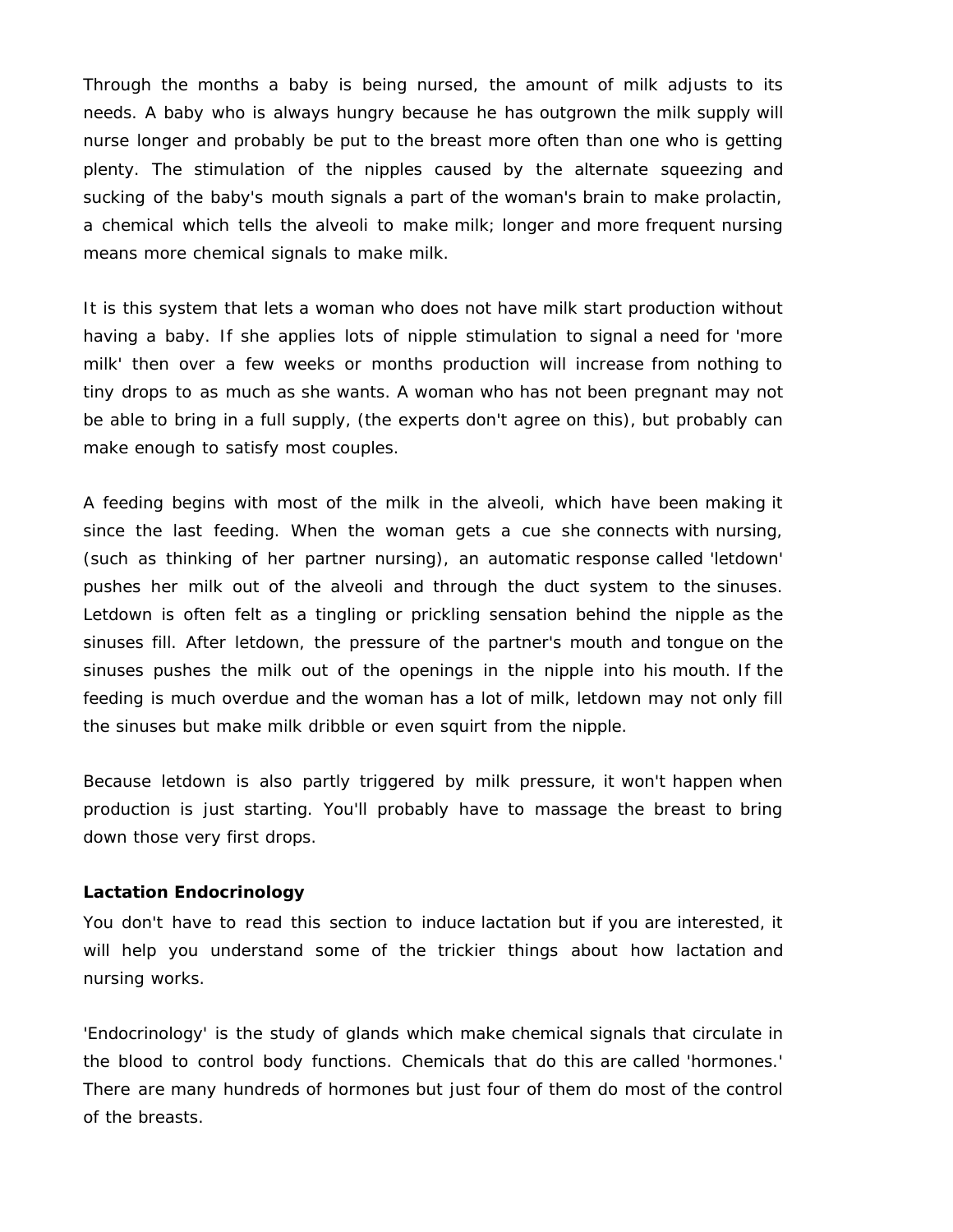Estrogen is made mostly in the woman's ovaries but some is also made in fat cells throughout the body. It is the basic 'I am a woman' hormone and causes most of the difference in body shape between men and women. Its effect on the breasts is to tell them to enlarge and build the foundations for the milk-making equipment but it also tells the breasts not to make milk now.

Behind the bones at the back of the inside of your nose and up under your brain is the pituitary gland. It is connected by nerves to the nipples and gets signals when they are stimulated as they would be by a baby sucking. When this happens it makes two hormones:

Prolactin causes milk-making cells in the breasts to go to work. Combined with estrogen it tells the breasts to make more milk cells.

Oxytocin tells the breasts to push the milk toward the nipples — the 'letdown' effect. It also causes muscles to contract in other places. The uterus is one and oxytocin causes the contractions of orgasm and also those which push a baby out. Many women feel the pleasant contractions caused by suckling of their nipples. The digestive system is also affected by oxytocin; a 'growling stomach' is a good sign that stimulation of the woman's nipples is working.

The last hormone we need to know about is dopamine. Dopamine does many things; one of them is to tell the pituitary "Don't make so much prolactin." Drugs that reduce the amount of dopamine mean more prolactin and can be used to make lactation easier. Two common 'dopamine antagonist' drugs are metoclopramide and domperidone; they are discussed later.

"We now return to our regular programming."

#### **How to Bring in Her Milk:**

Lactation requires some things that are natural and automatic; it also requires knowing how to operate parts of the woman's body and use some other tools. When lactation happens after a baby, nature does most of the work, but inducing requires a lot more knowledge and skill and you will have to do a lot of work. At the start it takes more time than nursing a baby.

To induce lactation you must do two things: first, you must frequently and effectively stimulate the nipples to tell the brain "There is a hungry baby here", and second, you must at every session completely remove any milk which is produced so the breast doesn't get the idea that there's plenty and shut off. Any stimulation method that does both these things without hurting the breast will bring in milk;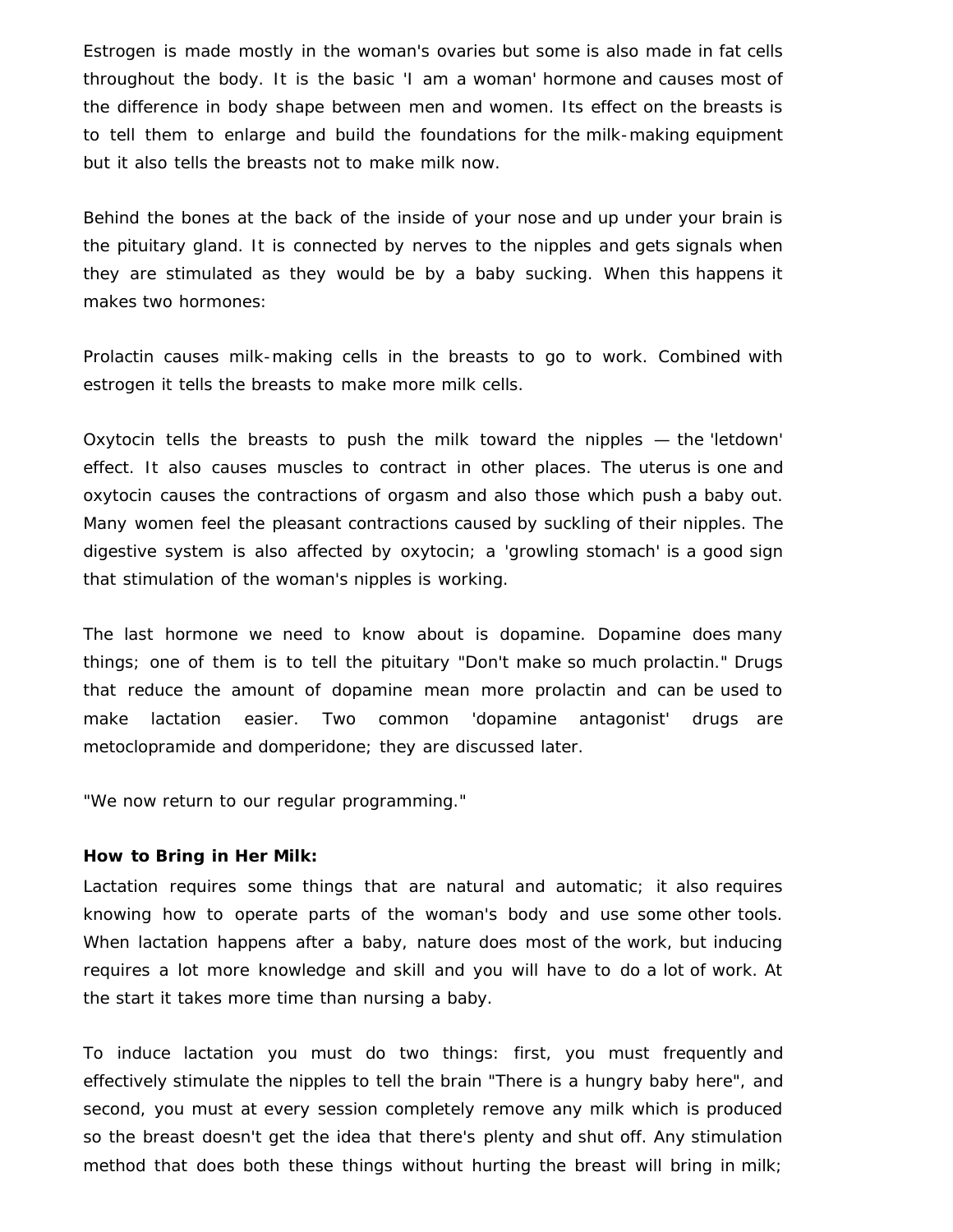any method that does not, will fail.

The best nipple stimulation is the suckling of a partner. This is not the flicking or teasing of the nipple which is often part of sex, but actual squeezing of the nipple and the dark area around the nipple called the 'areola.' Suckling is what a baby does and of course it also removes the milk.

A few women can suckle their own breasts. Those who can may find this almost as effective as a partner at the start. Once her milk comes in it isn't as good because bending the breast closes off some ducts meaning that the breast can't be completely emptied. Also many women find this uncomfortable and others don't like the idea or don't like the taste of their milk.

Second best for stimulation is the woman's hand, ('hand stimulation'), rolling and squeezing the nipples themselves. Although this must be done gently it can be tiring; she may get cramps and sore muscles in her hand at first if she uses it a lot. Hand stimulation, however, is a very effective method, the equipment costs nothing, and it is always with you so it is convenient if you aren't always at home. We know of women who use this method every time they go to the john at work and even one who does it in her cubical. The hand cramps and other problems will go away with practice. Once the milk comes in you can also gently squeeze and massage the breast to remove the milk as you stimulate the nipple; this is called 'hand expression.'

Knowing how to hand stimulate and express milk is very useful. It may take time to learn but it is worth it.

Third and much worse are breast pumps. None of the ones we've tested gave good nipple stimulation. However breast pumps can be helpful for removing milk when you have a lot because the milk goes in a bottle rather than squirting out as with hand expression.

### **More About Breast Pumps:**

The inexpensive electric pumps found in most stores, (Gerber and Evenflo are two brands), are useless for inducing because they don't give strong enough stimulation and can't completely empty a breast. Also they are hard to work because you must turn the suction on and off by hand.

The 'hospital', 'rental' or 'professional' grade electric pumps made by companies like Medela and Ameda Egnell all have 'automatic cycling' and can get more milk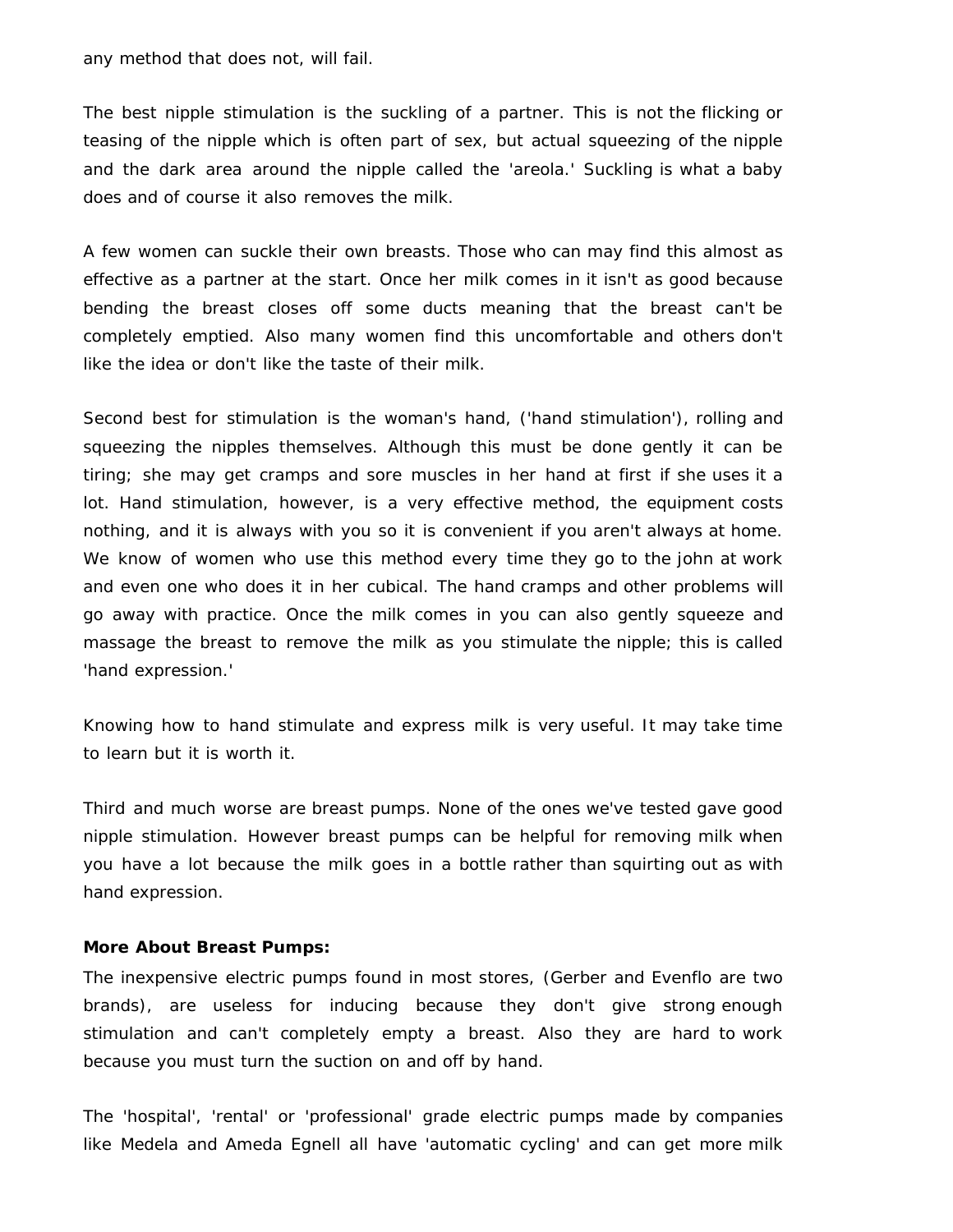from a breast but they're much more expensive to buy — \$150 and up, some are over \$250. They can, however, be rented from medical supply or larger drugstores in most towns if you want to try one for a month. (You will have to buy a kit of parts that touch the milk so rental isn't as cheap as it may sound.) These pumps don't give nearly as effective stimulation as a partner's mouth and they can hurt your breast; if you try one, be careful.

A company called White River Concepts claims that their pump produces nipple stimulation as good as that from the sucking of a baby and tests have been done that seem to show this, but when we tried one we couldn't get it to work any better than the others. Also their electric pumps are very expensive and because of the special soft cup design we thought they were hard to use. In the spring of 2000 the company was hard to contact and not helpful in finding a dealer from whom to buy their products.

This situation doesn't make sense. Cows use breast pumps all the time: they are called milking machines and they are very effective for stimulation as well as removal. As we finished this revision Whittlestone Inc. had started selling a new type of electric breast pump based on the same theory as the milking machine and said to be less likely to hurt the breast than other electrics. A few months back they also said it was more effective at stimulating the nipples but that claim seems to have been dropped in favor of talk about how comfortable it is to use. It sells for about \$320. We have tested one and we know another woman who is lactating who has tried one. The idea sounded great, it is quiet and certainly comfortable, but it produced a lot less milk than the little hand pump we talk about below. In our opinion this pump is a waste of money for inducing lactation.

All the other more powerful electric pumps we know about are noisy — way too loud to use where there's someone on the other side of your door.

In our opinion no high-price pump available now is worth buying to induce. You should keep your money and the woman should work with her partner and her hands. Nearly every woman — maybe 95% or more? — can successfully induce this way. Until there's something better on the market, pumps are only for removing milk.

For good milk removal at a reasonable price we recommend the Avent Isis hand pump at about \$40. Unlike most electric pumps this is silent — you can use it in your bedroom, office or the john without anyone hearing it. You can work it with one hand and it's small enough to carry in a large purse. After a little practice most women find it easy to use though there are a lot of parts to put together. The Isis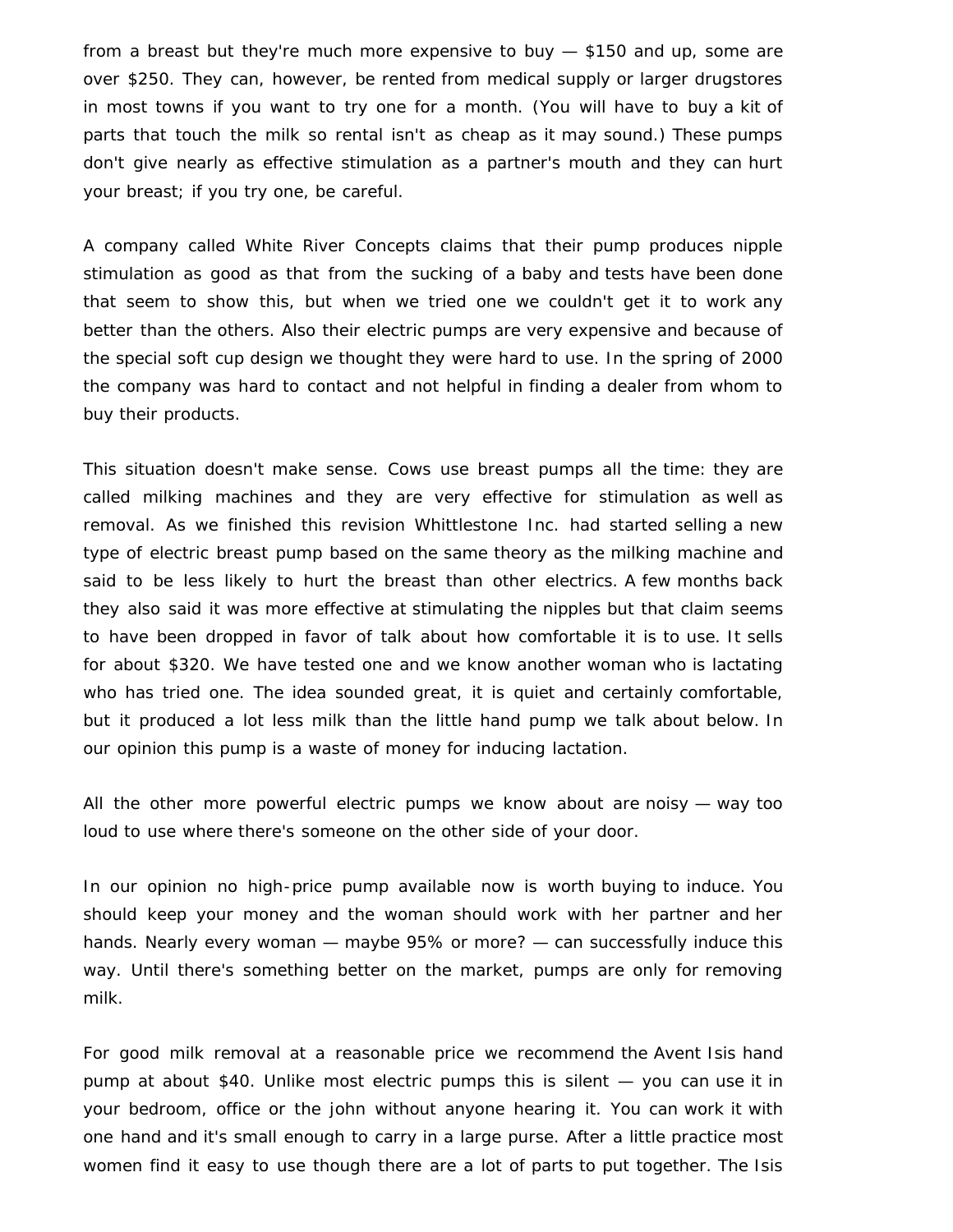is available on the web and in some of the better stores. Try it both with and without the soft silicon rubber insert in the cup; some women like it better one way, some the other.

No matter what method or equipment you use, don't do anything that hurts. Sore nipples and bruised breasts are a lot easier to prevent than cure.

#### **How To Tell If Your Pump Is Working:**

To see how well a pump is emptying the breast, the partner should try to suck right after pumping. If he gets more than a taste, the pump isn't getting all the milk.

To know if your pump is stimulating the nipples at all, compare how the woman feels when using it to how she feels when the partner nurses. If she gets uterine contractions from suckling and doesn't get them from a pump, it's not stimulating her nipples enough and all it is doing for her is removing any milk she has. We don't know of any pump that works well for stimulating nipples.

#### **How To Nurse From A Breast:**

Suckling should be as a baby does it: get a 2" circle of breast with the nipple just above the center, (the end of the nipple will be near the middle of the tongue), and suck and squeeze at the same time while pressing upward with the tongue. Release immediately but hold the lips against the breast. Suck—Squeeze — release wait/suck—squeeze — release — wait/suck—squeeze… This should be done about 3 or 4 times every 5 seconds or 35-50 times a minute. Try to keep the teeth mostly off the breast, don't slide the lips but stay 'latched' in place, as a baby would. This is easiest if his lips are just damp rather than wet.

The 'sucking' part of this action should be gentle; it has less effect on milk removal and nipple stimulation than does the squeezing, and too-hard sucking will cause sore, (stretched), nipples and perhaps other problems. If he is able to hold on to the breast while squeezing, he's sucking hard enough. When he first starts to get some milk, he may be tempted to suck too hard; try to avoid this as sore nipples will be a definite setback.

To give the best stimulation, (and get the most milk!), suckling should squeeze the sinuses under the areola. When things are working right, this will feel like chewing soft clay. If the end of the breast is firm, let go and latch again or switch to the other breast for a while. If that doesn't work, (it often won't when you're starting), then just press gently on the firm area. Because the man, the woman, and the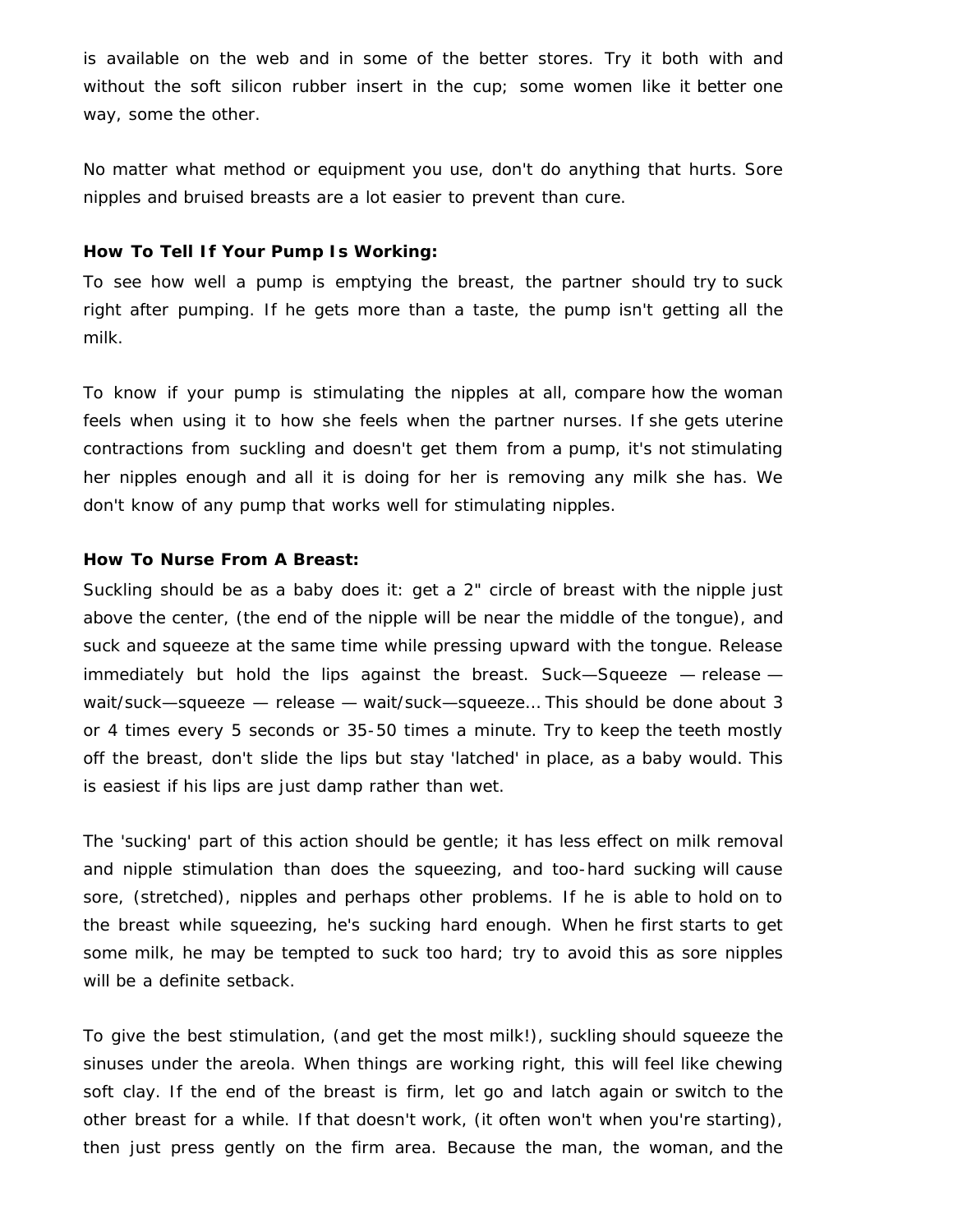woman's breasts are all learning and changing at once it takes a while to get the hang of this but in a couple of months it will be completely natural.

Women who have nursed a baby will remember how that feels. Those who have not should expect contractions of the uterus similar to those of orgasm, (but usually gentler; only a few women have orgasms when nursing), and should coach the partner until they get these feelings.

However, don't worry about getting the sucking exactly right. In the beginning all that matters is plenty of gentle squeezing of the end of the breasts; later, when there is milk, he will naturally adjust his technique so he gets the most milk.

When her milk first starts to come in there'll be a few drops of milk with each suck at the start of a feeding, then quickly less until there seems to be none. You can get more by massaging the breast with a cupped hand. Either partner can do this, but it is easier for the man. He should use his hand to roll or sweep milk toward the nipple just before the suck—squeeze part of the suckling pattern.

Suckling one breast helps the other let down, so nurse each side at least twice at each feeding. Be sure to empty both breasts completely. Because the second breast nursed will be the most fully emptied, he should nurse one side first during one session and the other first the next time. A good pattern for a session is:

Left breast, right breast, left with massage, right with massage, left with massage again.

When you next nurse, reverse left and right so the pattern is:

Right, left, right with massage, left with massage, right with massage again.

If you don't switch the side you start with, one breast will have much less milk than the other and there may be other problems.

Once her milk starts to come in, he will be tempted to take all the milk in a few minutes and stop. Don't do that — the breasts need just as much time to give the brain signals as they did when there wasn't any milk. If things are going well, this will only be a problem during the second and into the third month; after that she'll have enough milk to last 20 minutes or more.

Be gentle, especially at first. Hard sucking and massaging will not bring milk much sooner and may cause sore nipples or bruise the breast. If you want faster results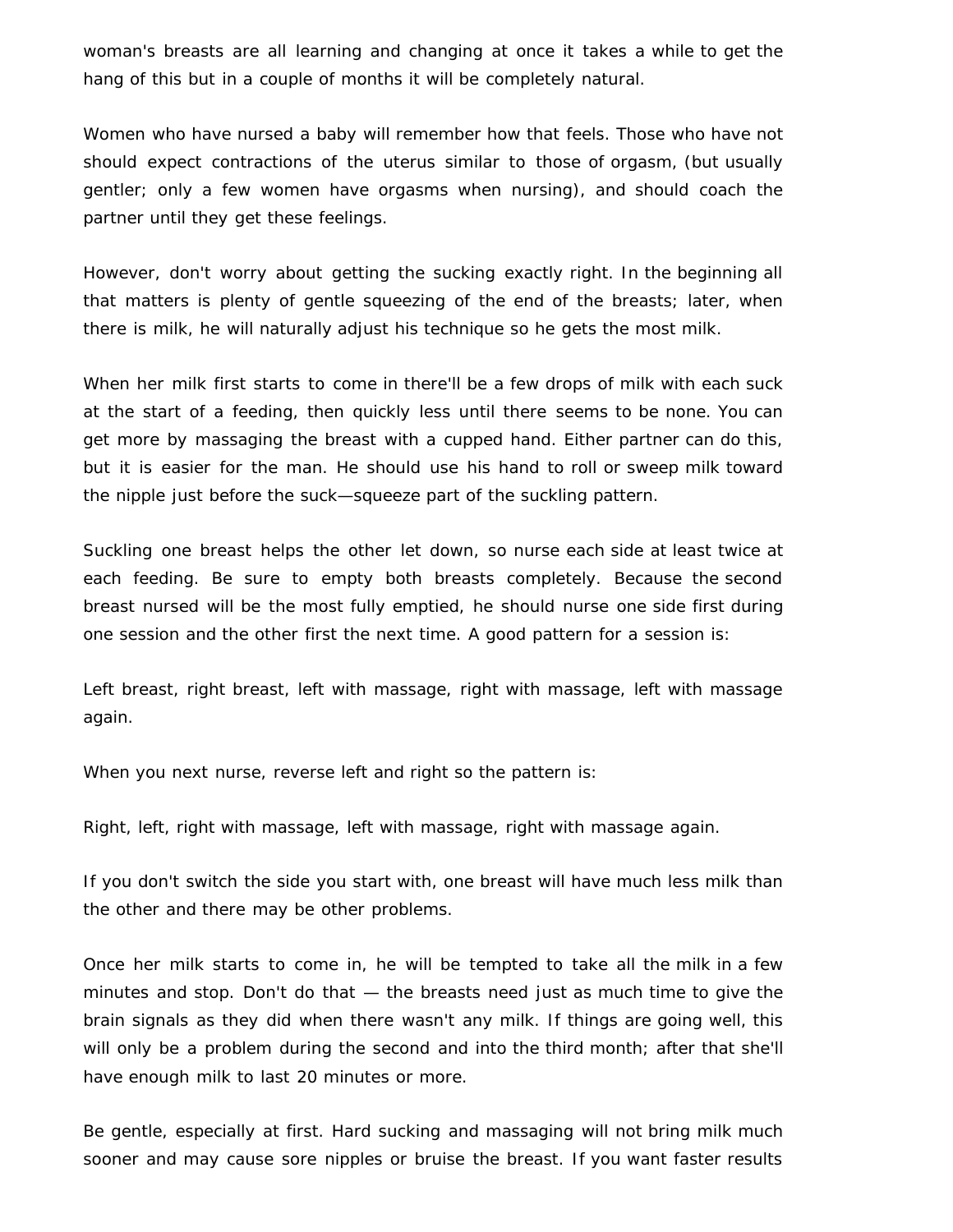nurse more often, (up to 20 minutes every hour and a half if you have time and nothing hurts), or use other methods we'll discuss later; don't use more force. After a couple of weeks you can gradually start sucking or massaging a little harder as long as it feels good to the woman and doesn't leave the breast sore or bruised.

Suckling much longer than about 30 minutes doesn't give any more 'make milk' signals. You must stop for an hour or so before the signal can be given again.

### **Using Your Hands:**

When no partner is available, the woman should use her hands. For hand stimulation of the nipples you squeeze and release the nipple and areola to imitate a baby's mouth. You can use two fingers and a thumb, the base of your thumb and first finger, curl your 'pinky' around the nipple, or squeeze against your palm with any two fingers. If one motion makes your hand tired you can switch to another. You can use both hands at once and get double the effect! Start with five minutes on a side and increase gradually to at least ten minutes as long as nothing is sore.

Hand expression of milk is different. To do this you work further back on the breast with both hands. Use a rolling motion rather than sliding skin on skin to avoid trouble with chafing. Breastfeeding books like the one mentioned below have more details on hand expression; you can also look up 'Marmet technique'.

When you start inducing you only need to stimulate the nipples. Once she gets sips of milk, each session should end with enough hand expression or pumping to remove all her milk. Of course if her partner is suckling he does the whole job at one time.

#### **Breast Care:**

Because inducing lactation is at first more work for the nipples and breasts than nursing a baby, they need extra good care. You should be super careful to keep the breast area clean and dry. Wear a clean bra every day; going braless when at home is a good idea if you have enough privacy and it's comfortable. Don't wash bras with dirty items, do use a bit of 'safe' bleach and do be sure bras get completely dry before putting them on. Don't cover the breast after a session or shower until it and especially the nipple area is completely dry. Don't put anything, (such as cream or lotion), on the end of the nipple; if bacteria get into the ducts you can get a nasty breast infection.

Breast or other creams aren't necessary but if dryness or chapping occurs you can use a breast cream such as Lansinoh, (great but expensive), Udderly Smooth or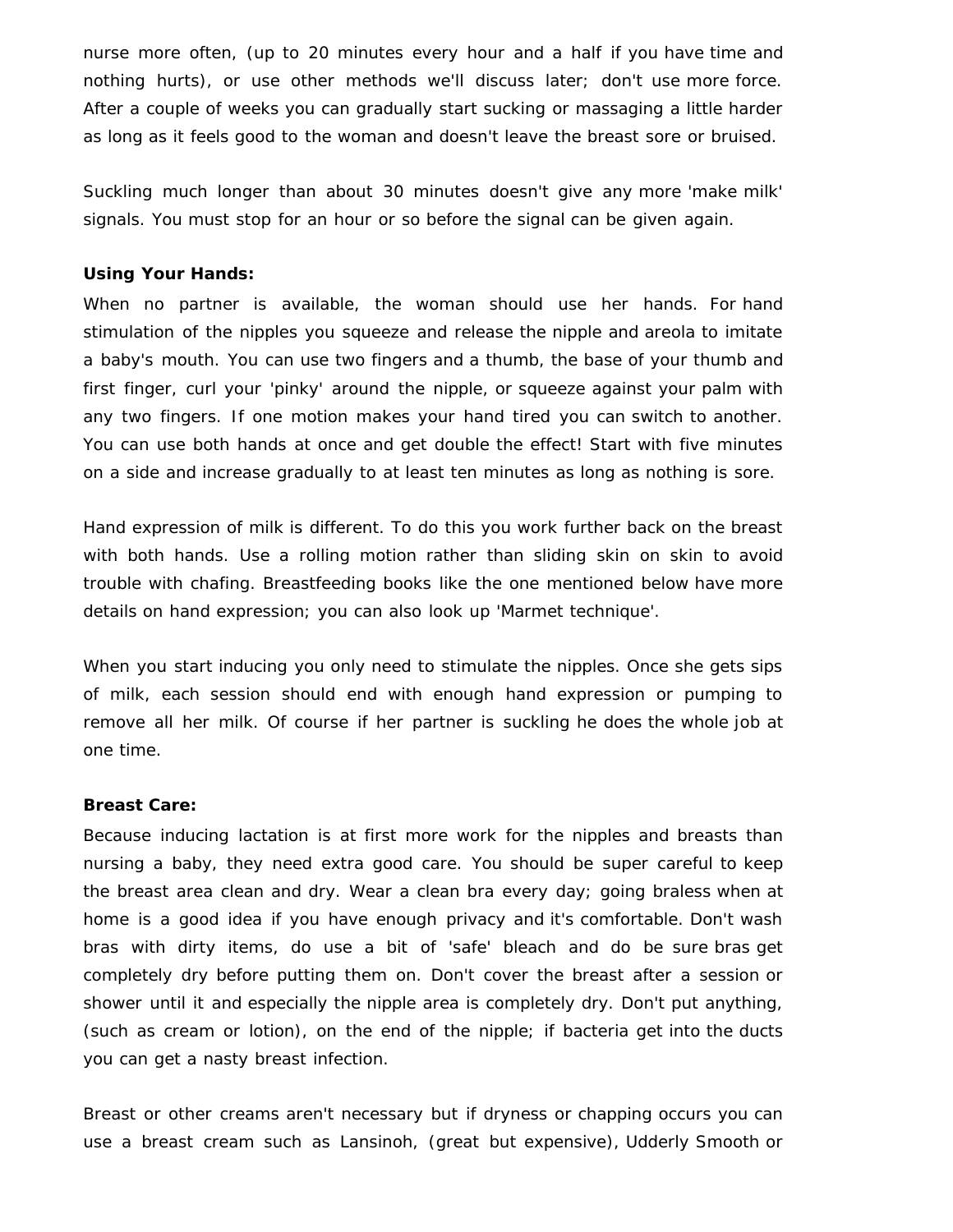any hand lotion that works. "Works" means it feels good, tastes okay, doesn't sting when you put it on, and doesn't make the nipple so slippery that the partner can't latch. Once you have some milk, a drop or two rubbed around the nipple and areola and allowed to dry is better, (it is an antibiotic!), and it's both free and 100% natural. If soreness is a problem it's probably due to stretching of the skin around the nipple. The nursing partner should be careful not to suck too hard. This is also the answer if he has soreness of the lips or elsewhere in his mouth.

Nipple soreness can also happen when a tooth rubs the nipple or areola. As much as possible the partner should squeeze with his lips rather than his jaw muscles and keep his lips over his teeth.

Nipples should be checked after every session at first for any signs of blisters or rubbed areas; if you see a problem or she starts to feel pain, figure the problem out now as it will get much worse in a hurry.

Also watch out for any whitish or greenish 'crud' around or on the nipples as this could be a fungus. Treat fungal infections immediately by keeping the area extra dry and using both a yeast cream, (as for vaginal yeast problems), and one for athlete's foot; these should be wiped off before nursing. If it doesn't start to get better within a few days, stop nursing and see a doctor. The only rubbing that's normal is between the end of the nipple and the back of his tongue and roof of his mouth and even this may leave him with a sore tongue. Switching from suckling to manual stimulation can be soothing when her nipples or his mouth are sore.

#### **Nursing Schedules:**

You'll work out your own, but to help you think about it here is an example of what can work. This is an easy situation because the woman is home most of every day:

- 7 AM Nurse partner who goes to work
- 10 AM Hand stimulate
- 1 PM Hand stimulate or nurse partner if he can come home for lunch.
- 4 PM Hand stimulate
- 7 PM Nurse partner
- 10 PM Nurse partner, go to bed.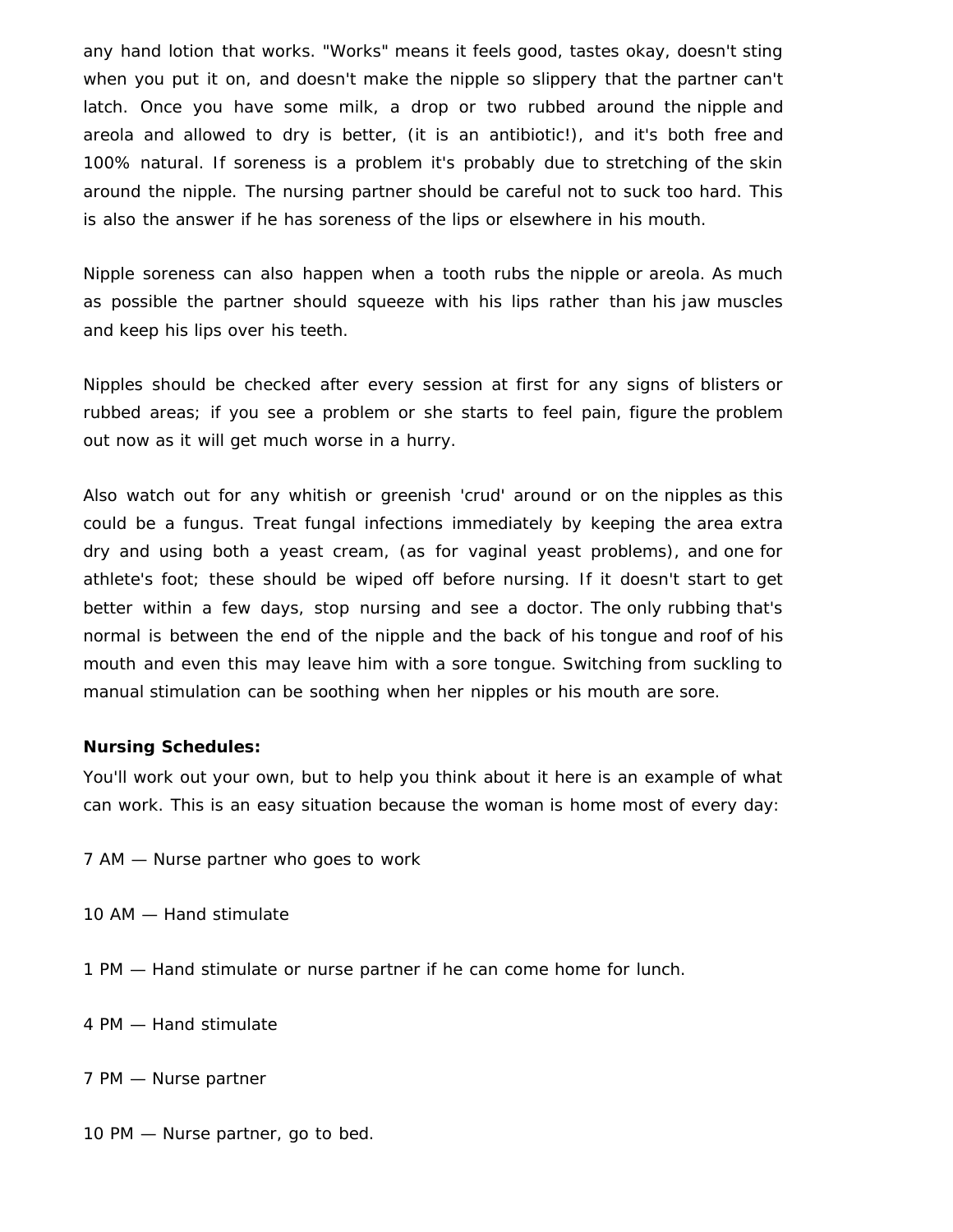#### 1 AM — Nurse partner

#### 4 AM — Nurse partner

This is 8 sessions a day. The exact times can of course be adjusted to fit other things the woman does but should stay in the range 2-4 hours apart most of the time. If the length of each session is a bit over 20 minutes then the total time is three hours. This couple is almost certain to succeed. Once she starts to get milk she can express it by hand or add a few minutes to the session and use a pump when he's not available.

It may seem strange right now, but once you get started, the time the woman spends actually nursing her partner can be used to read, watch videos or TV, even to snack. During the night she'll mostly sleep through feedings. She can even nurse while taking those long boring phone calls from her aunt or college girlfriend! (We have a hand signal to say "Let's nurse" silently.) One of the nice things about nursing is it mostly isn't an exciting big deal — just something you love doing together.

If the woman works, then her daytime sessions will have to be done at work. Use the john, (disgusting maybe, but…), use your office, go out to your car at lunch, stimulate on breaks — whatever it takes. Almost every woman can, but those who aren't mostly at home who do, will have worked very hard for their success.

When we talk to people who are having trouble inducing the reason is nearly always 'not enough time' — usually when we count up the time it's less than two hours a day and often only an hour. A woman with so little time will probably never get beyond a few drops and may never see any milk at all.

#### **Are You Getting Anywhere?**

If there is enough stimulation, (at least 8 sessions, total three hours a day or more, no big gaps in the schedule), the woman will notice within a week or so that her breasts are getting larger; very likely her nipples and areolas will darken. She can expect drops of milk in two weeks to a month, a sip or squirt in one to two months and a pint or more per day in two to four months.

If a month goes by without definite progress you need to change something. If there is no progress in a month there may never be any unless you change your routine.

Different women start in different ways. Some will have a few drops of milk on the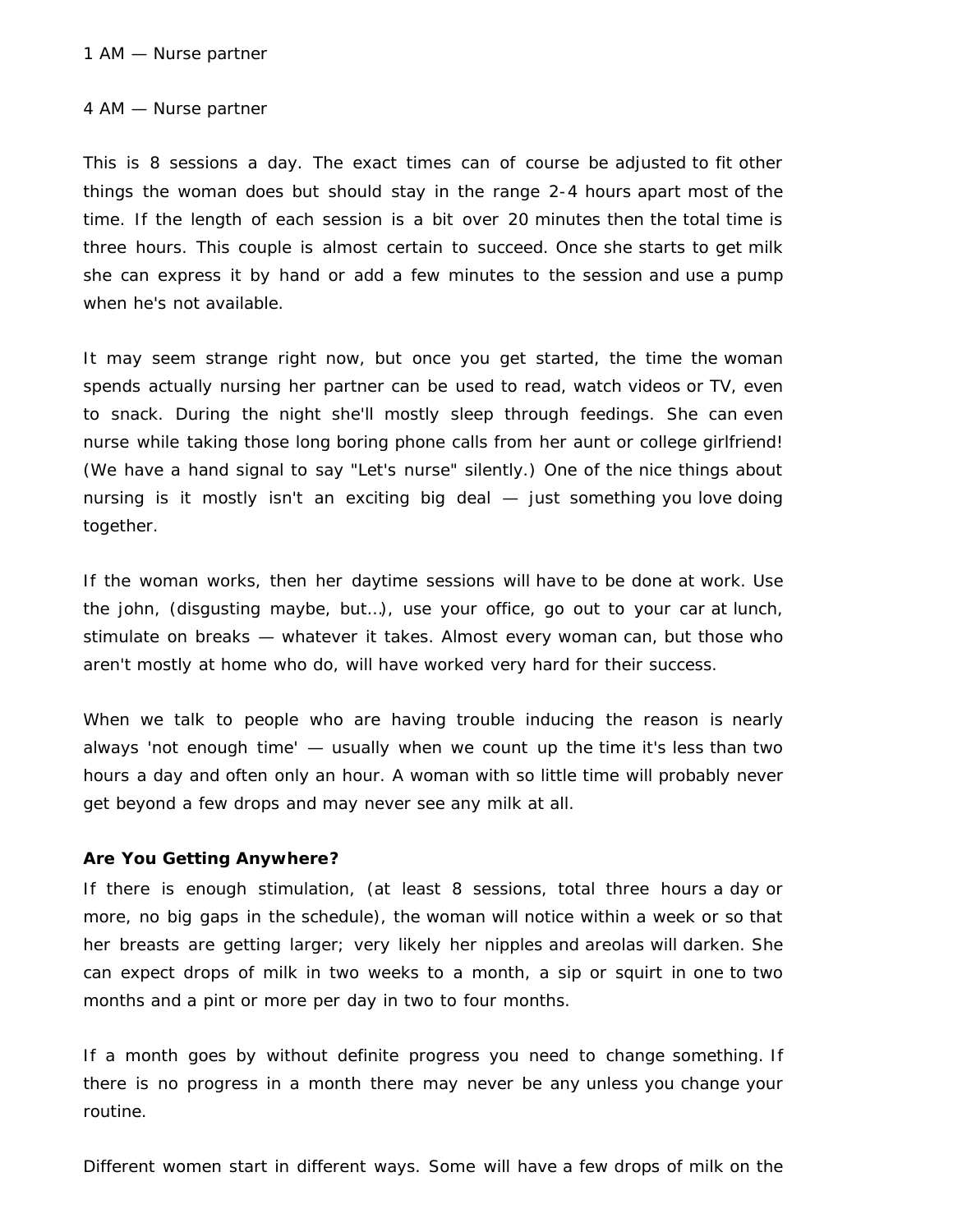first day, then nothing for a week or more while others will have nothing at the start. Next may come some clear salty tasting fluid, then drops of salty milk; this may be whitish or brownish in color. All of these are normal and show that the breasts are starting to make milk; the salt is caused by direct leakage from the blood into the alveoli and will stop within a few days of continued stimulation. The brown is a few red blood cells coming along.

Once she has some milk you will probably notice that production will decrease slightly in the last five days or so before her period starts. Do not nurse less when this happens — instead you should nurse more if possible. Even though her milk supply doesn't show it, her breasts are growing inside and by the second day of her period you will see more milk, maybe even a lot more!

As you get close to what you want you can cut the number of daily feedings by one a week until you find how many it takes to keep her supply; however milk production may gradually stop if you don't keep at least one middle-of-the-night feeding. Experts differ but various sources say "at least one, (or two or three), feedings per day" and "at least 90 minutes per day" are needed to keep a supply of milk.

#### **MORE MILK FASTER?**

#### **What About Herbs?**

Read any breastfeeding email list for a week and someone will talk about using herbs to increase milk supply. Every culture and every place and time has had special foods thought to help nursing women increase their milk. However, there are no studies that we know of, (we have looked), proving that any of the usual suggestions in our culture work or even that they are safe.

It is possible that the herb fenugreek has some effect. However as long as the manufacturer doesn't claim it does anything, (they don't), and the product doesn't hurt you when taken exactly as directed, (the recommended dose will be much less than 'people say' is enough), no government agency tests or regulates such products. They can be useless and no law has been violated. If you do buy herbal supplements we recommend getting a brand that is independently tested or guaranteed by a reputable distributor such as one of the large drug chains. Do not, however, expect to find an herbal product guaranteed or even recommended by the maker to help you make milk; the most you'll get will be 'recommended as a dietary supplement to improve digestion.'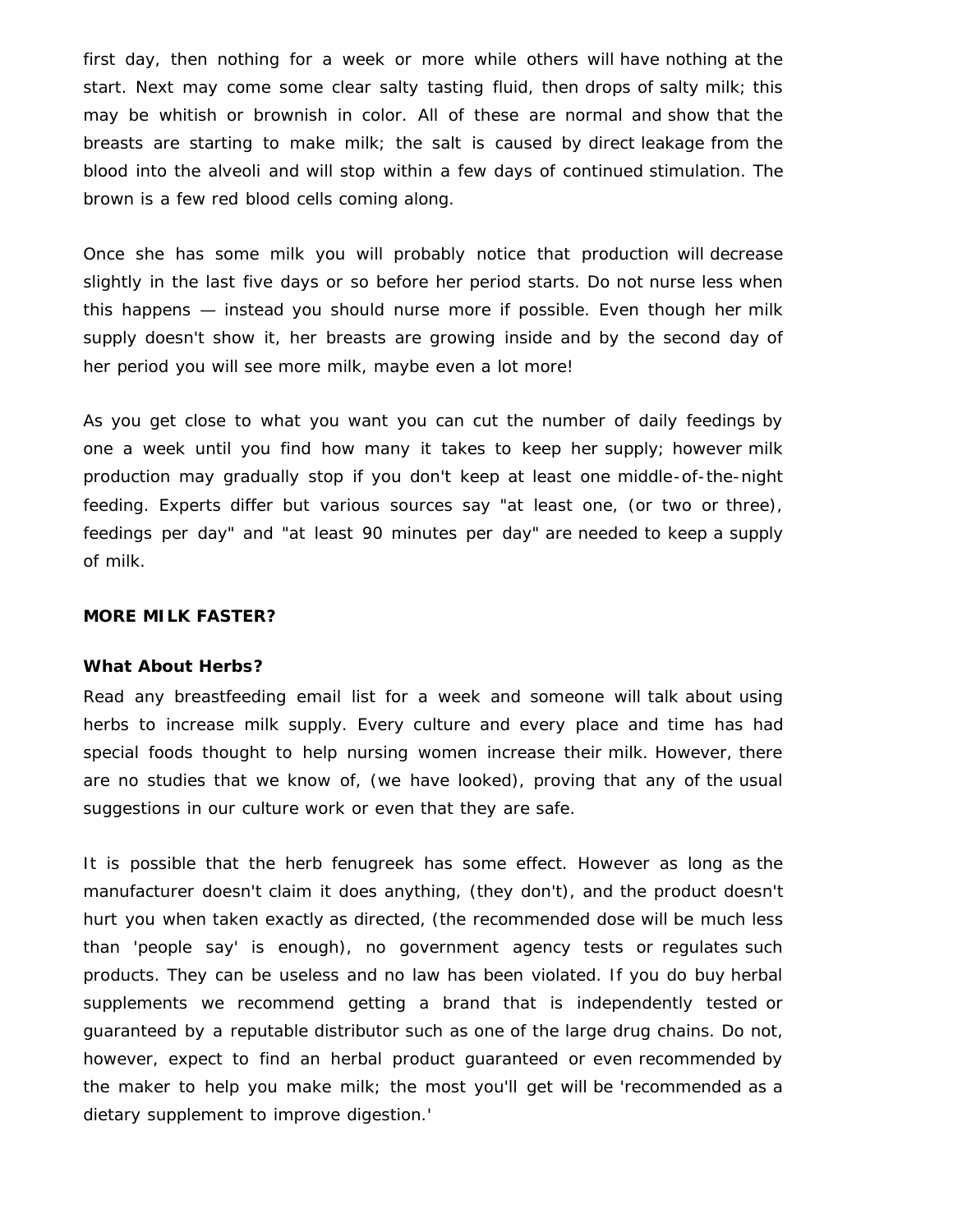We did try fenugreek for few days; it seemed to increase her milk some but there was a definite smell to her sweat and urine, (usually described as 'maple syrup'), and also an unpleasant taste to her milk. You can find the dosage on the web. Even if this herb increases supply, there is no reason to think it will bring the first drops any sooner. The reason all women don't have milk all the time is they don't have milk-making cells in their breasts. Building those cells requires hormone signals caused by day-after-day nipple stimulation and herbs don't change that.

### **Drugs?**

Nearly all women can induce lactation and in just a few months make a quart a day of milk without drugs. Drugs make the job a little easier and faster but they are not always a good idea.

One special situation would be inducing to nurse an adopted baby when you know you'll be getting the baby right away. In this case you can see a doctor. Doctors who are willing to help would most likely prescribe one drug to increase breast milk-making equipment, then another to kick off milk production.

It's very unlikely that a woman wanting to nurse an adult partner will find a willing doctor. She can still use a drug, (the 'increase equipment' drug is not really needed), but she and her partner should think about whether speeding things up is a good idea. It's a little like learning to ride a motorcycle: you shouldn't start with a large powerful machine because you can get in more trouble than you are ready to handle and you may get hurt.

Remember that inducing lactation requires both nipple stimulation to induce milk and regular complete milk removal. A drug can give you more milk from the same stimulation but it won't remove that milk. Removal is important so the breasts don't stop making milk but it is also important for the woman's health. Breast engorgement can be painful and a breast infection can be very serious and generally will need a doctor's care; both are much more likely if you don't have a good regular schedule for milk removal.

Another way to say the same thing: having milk in a woman's breasts isn't like keeping a beer in the fridge because once she starts making milk it has to be taken out just as fast as nature puts it in. A drug can make it easier to put in but you still have to get it out by nursing, expressing, or pumping on a schedule. There are a lot of things to work out when a couple starts nursing and no matter how good the directions, you have to learn to do it one step at a time.

We strongly recommend that beginners not use drugs to induce. Instead, start the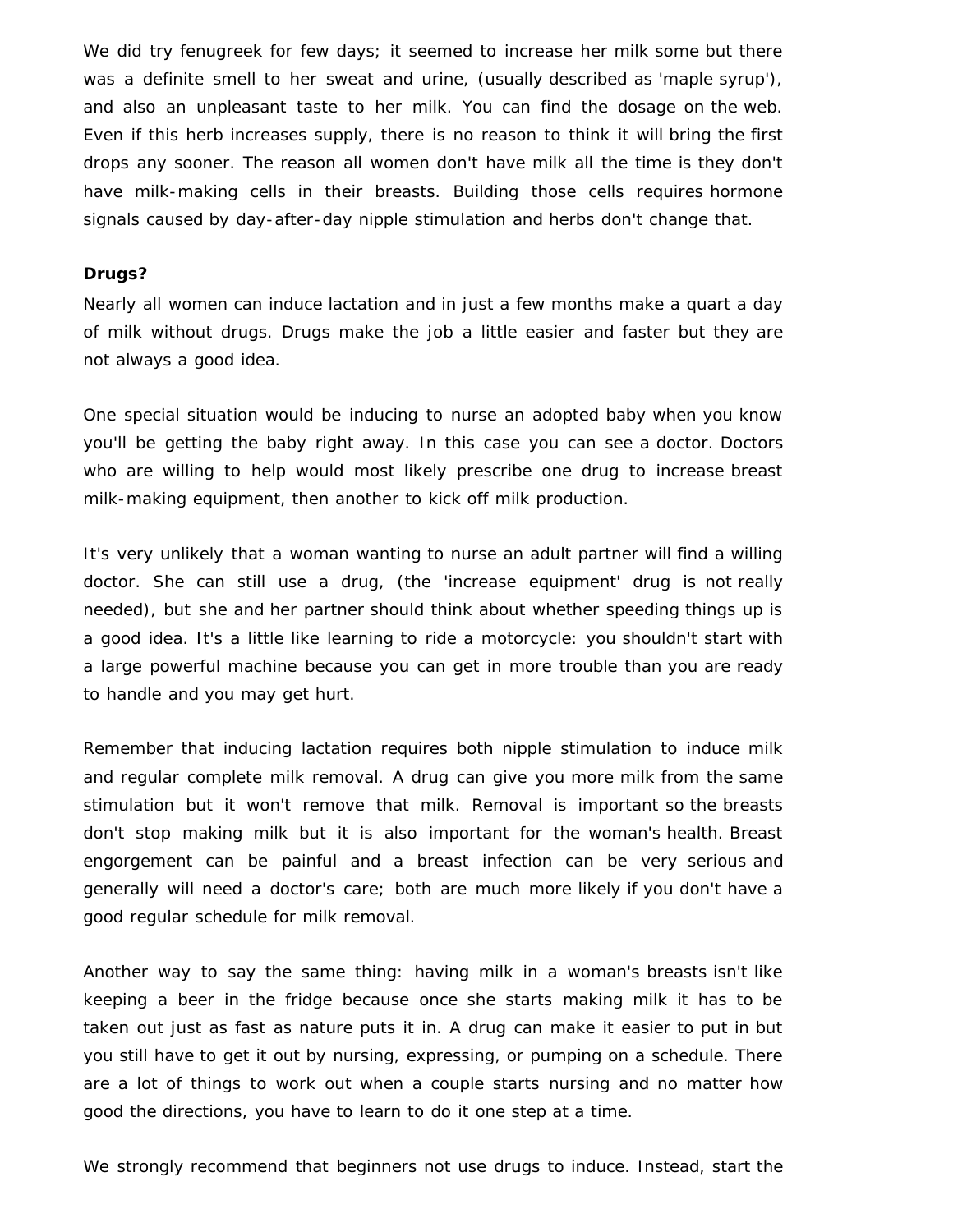purely natural way with nipple stimulation alone, take your time and build your knowledge and skills.

### **How To Use A Drug To Induce:**

If after a few months she has some milk, the scheduling and relationship issues have been worked out, and you both want to do more, then you can consider using a drug if you want to.

The drug used to increase the breast machinery is estrogen. This is both unnecessary in most cases because most women have enough of their own to do the job with just a month or two more time, and somewhat dangerous because it makes some breast tumors grow faster. On a doctor's advice this drug can be good for certain health problems and other things, but absolutely do not use it on your own to help induce.

In the U.S., doctors prescribe metoclopramide, (Reglan, made by Robbins), to help women induce. This drug causes more prolactin to be made for a certain amount of nipple stimulation. Unfortunately it gets into the brain and it can cause very serious side effects; depression is the worst of the common ones. A much better drug is domperidone, (Motillium, made by Janssen Cilag). Domperidone is not approved by the FDA and thus can't be prescribed or even sold in this country but it works the same way as metoclopramide and is just as effective and much safer. The reason domperidone is safer is that very little enters the brain; this avoids most of the bad side effects of metoclopramide. The reason it is not approved here is that the U.S. approval process is very expensive and the manufacturer gave up trying since it would have been hard to make money competing with metoclopramide which is already well-established.

(If you read the section on Lactation Endocrinology, you may remember that metoclopramide and domperidone were mentioned there as dopamine antagonists.)

Domperidone is available in every other country in the world; in some it is available without prescription. In the U.S. you can get it by mail by ordering on the web or by telephone from one of those countries. Ask how to do this on SNCLIST or other breastfeeding lists. It seems to be legal to bring it in to the U.S. for one's own use; the only problems we know about are occasionally having to have your supplier send it again if it gets lost on the way. You should order 500 10mg tablets to start; the price will be from about \$5/100 to \$30/100 depending on who you get it from. Before ordering you must read the 'prescribing information' for this drug. It's available on the web at: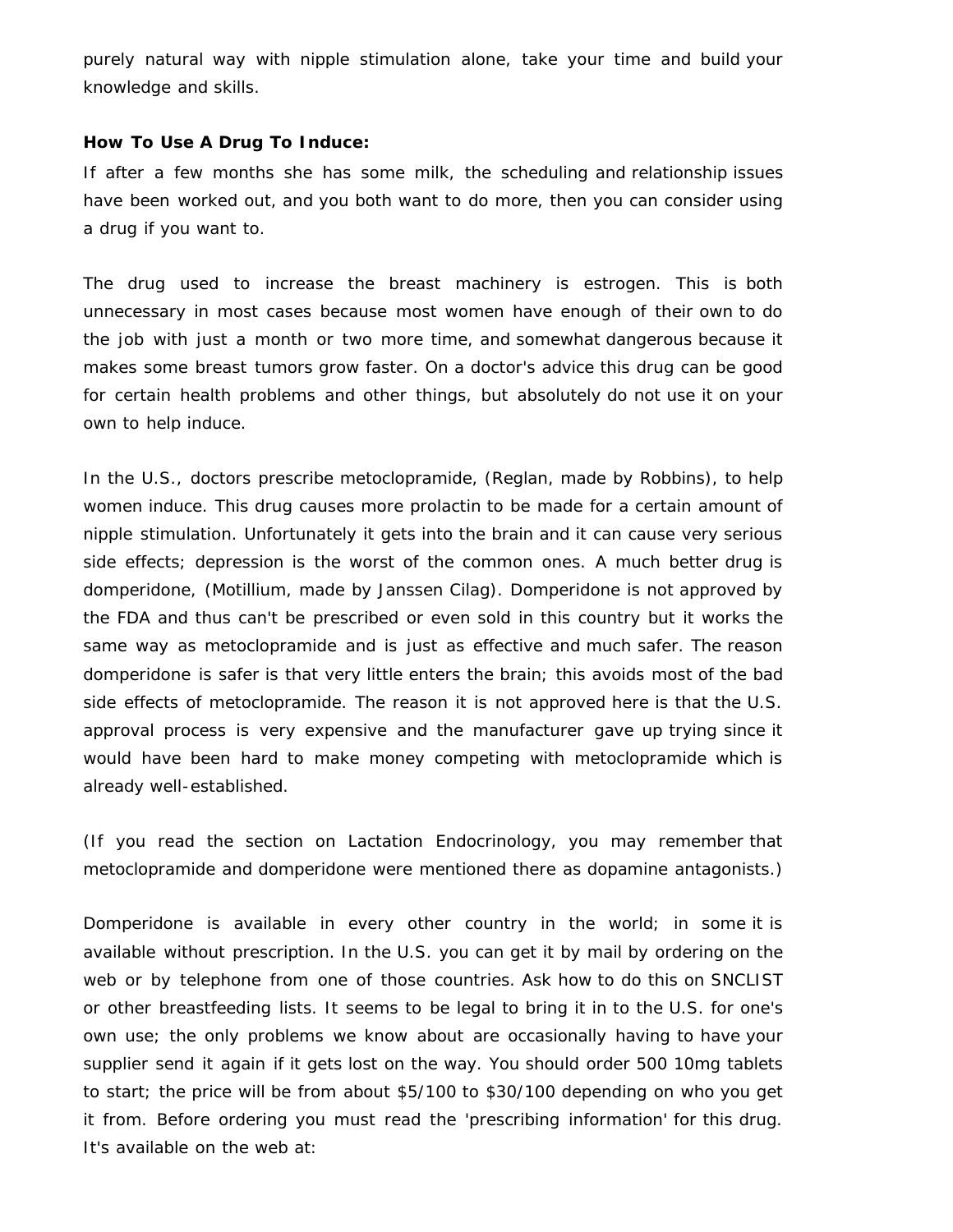Another site is:

Http://www.rxmed.com/rxmed/a.home.html

At this site you need to search on 'motilium', then click 'motilium' in the search results.

You do not have to read the chemical stuff but do read everything about effects and problems. Because domperidone is usually given for digestive problems; breast size increase, ('gynecomastia'), and milk production, ('galactorrhea'), are considered side effects in this info.

Do not take a larger daily dose than mentioned in the prescribing information. Notice that the drug is discussed mostly for short time use; that means there is very little information about side effects if you take it for a long time. We believe that 'digestive dependence' happens after a few weeks; to avoid nasty indigestion when stopping, you should decrease the dose slowly, particularly at the end. Be sure to plan your supply so you can do this.

Do not use domperidone or any similar drug if you take prescription drugs. There can possibly be serious interactions between drugs that are perfectly safe when you take them alone.

So… Should you use domperidone to induce? The good things are that it can make it happen somewhat faster in all cases and that in a few 'on the edge' situations it may make lactation possible when it would otherwise not be. However, in borderline situations you may not be able to keep milk without staying on the drug indefinitely and in our opinion that's usually a bad idea.

The bad things are that every drug has side effects and although domperidone is safer than most drugs that doesn't mean it will be safe for you. Long time use has not been very much studied. If you get into trouble you won't find a doctor in the U.S. who has ever seen domperidone side effects. It will make it easier to get milk production and milk removal out of kilter and thus get breast engorgement and other problems. And in our experience, most borderline situations are couples who don't really have enough time to have a nursing relationship. We think it is wiser to put the idea away until another time in life when you will have time, than to try to force it now and risk messing yourselves up. However, there can be special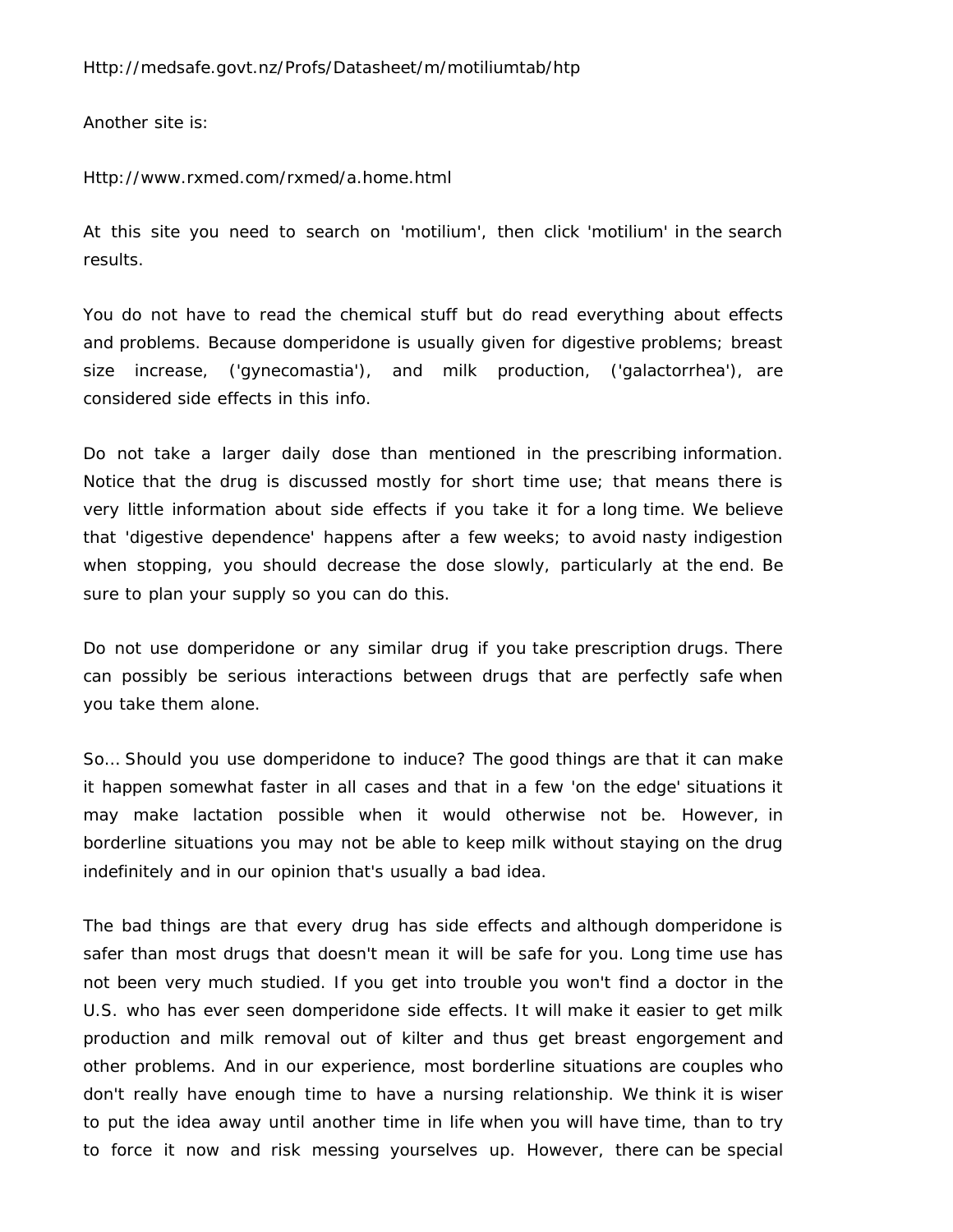cases such as health benefits for one partner or the other or nursing an adopted baby that would change the situation.

That is the best information we can give you on both sides. Make your own decision. Our personal situation is we have enough time for a nursing relationship and there are important health benefits. We did not use domperidone when we started the first couple of times but we do use it now for a couple of months when we have to stop and restart.

### **Other Things That Will Help Induce And/Or Increase Supply:**

All of these will work, (they helped us), and they're safe and natural.

Stimulating the nipples more often: You can stimulate as often as every 1-½ hours. Five to ten minutes of hand stimulation on each side in between nursing or other regular sessions will both speed up inducing and build her supply.

Stimulate both nipples: When nursing one partner or the other can hand stimulate the other nipple if the position allows. This sounds too easy to make any difference but it definitely does!

Drinking more: Drinking a gallon a day will increase her supply once she has some milk. Don't go much higher than this; even water can cause health problems if you drink too much.

Drinking a cup of ordinary tea 15-30 minutes before a session: This will help letdown after she has some milk and better letdown means more complete emptying so, (gradually), more production.

Hot compresses on the breasts before a session: These will help letdown. They should be as hot as is comfortable. Gentle massage of the breasts has the same effect.

Hot compresses on the breasts for 15 minutes after a session: By increasing blood flow in the breasts these will bring more prolactin and thus help build her supply.

You can use a heating pad instead of hot compresses but keep it low enough that the skin only gets warm and read and follow the other precautions — don't lie on it or go to sleep with it on.

### **MORE ABOUT BASICS:**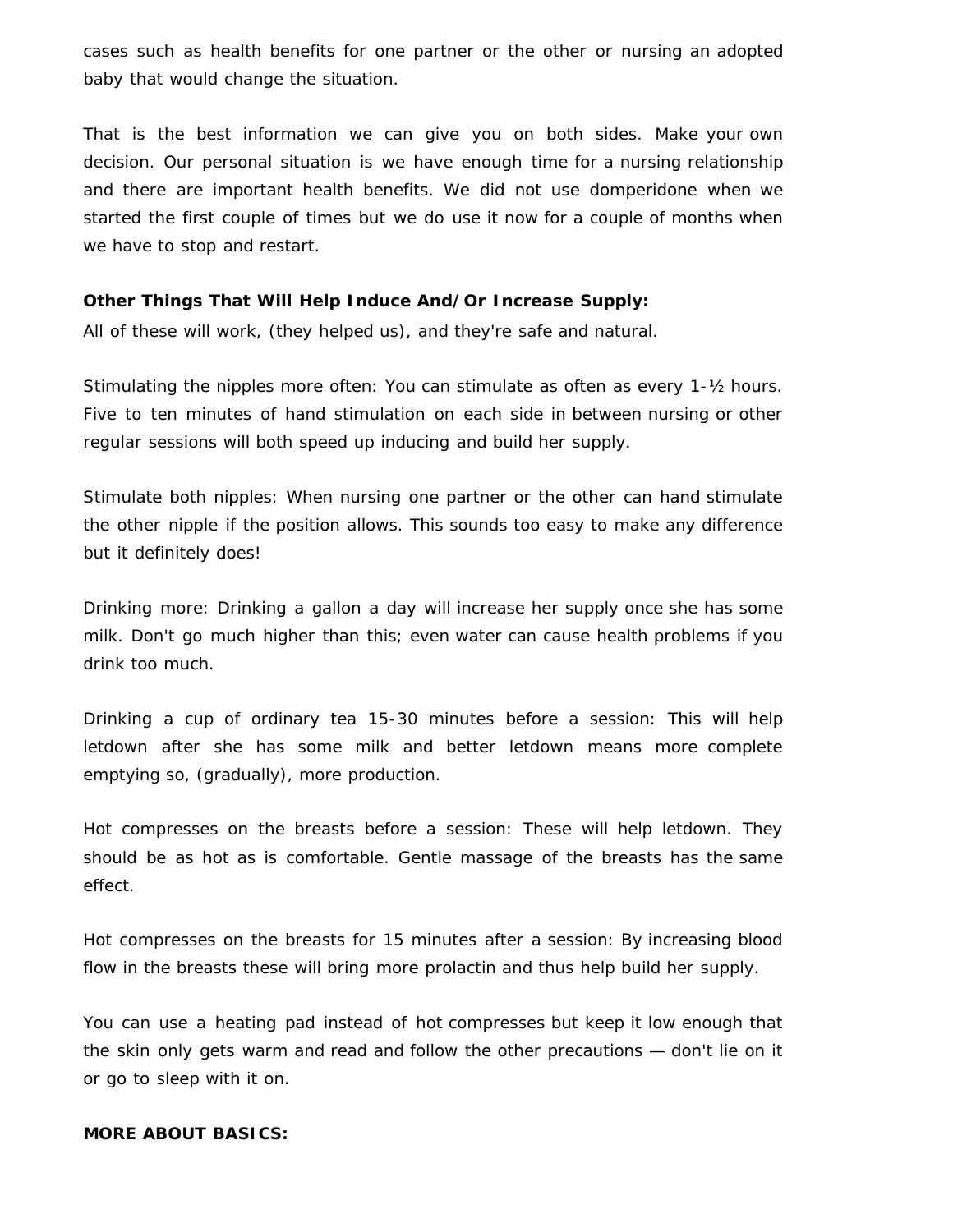#### **Equipment.**

She already has everything you need to get started. However we strongly recommend you buy a breastfeeding book to help you solve problems and to fill in details not included here. We like "The Complete Book Of Breastfeeding" by Eiger and Olds, ISBN 0-553-26232-7, in paper for under \$10. Get this book and read it — you can skip the parts about the baby if you want. Inducing lactation and keeping a milk supply is not easy. If you want to succeed, both of you should try to become breast and nursing experts.

If the woman isn't nursing now, then her breasts probably will get one or two cup sizes and possibly a band size larger. She'll need new bras and it is handy to have some of the nursing kind with cups that drop down. Pressure on the breast can be uncomfortable and can cut off circulation and cause serious problems so the "close but comfortable" fit that was perfect before she started to induce would be one size too tight now. Bras should however give good support to prevent sagging and minimize breast soreness and the chance of back problems. Look at the fit at the tightest time of the day; it's okay if the cups are filled, but if they are at all tight, they're too small.

Keeping a good fit as her milk is coming in may mean buying an in-between size or two. Since her final size depends on how much milk she makes, don't rush buying the last set of bras. When you do, we suggest a single brand and style so the cup hooks will all be alike. We like the Playtex #4173 because the cups can be released with the flick of a finger and hooked back up with one hand even if you can't see what you're doing; and they're attractive, moderately priced, (\$20-30 each), and long lasting — we just wore out our first set after almost three years.

Blouses that used to fit will now be too tight; a minimizer bra, (flatter cups than normal), may allow wearing them for short periods but should not be worn all day. Loose fitting button-front maternity shirts are handy for around home wear and can be undone or pulled up to nurse. Nursing clothing with slits or flaps can be fun and convenient; if the wrong person knows what it is, she can always say she got it at a yard sale and wondered why it was made that way.

The Isis breast pump is a good idea but you don't need it until she has at least a couple of ounces of milk a day.

There are catalog companies that specialize in maternity and nursing wear. The best department store selection of nursing bras is probably at WalMart; at this writing they carry the Playtex line in two styles in sizes to 40D. On the World Wide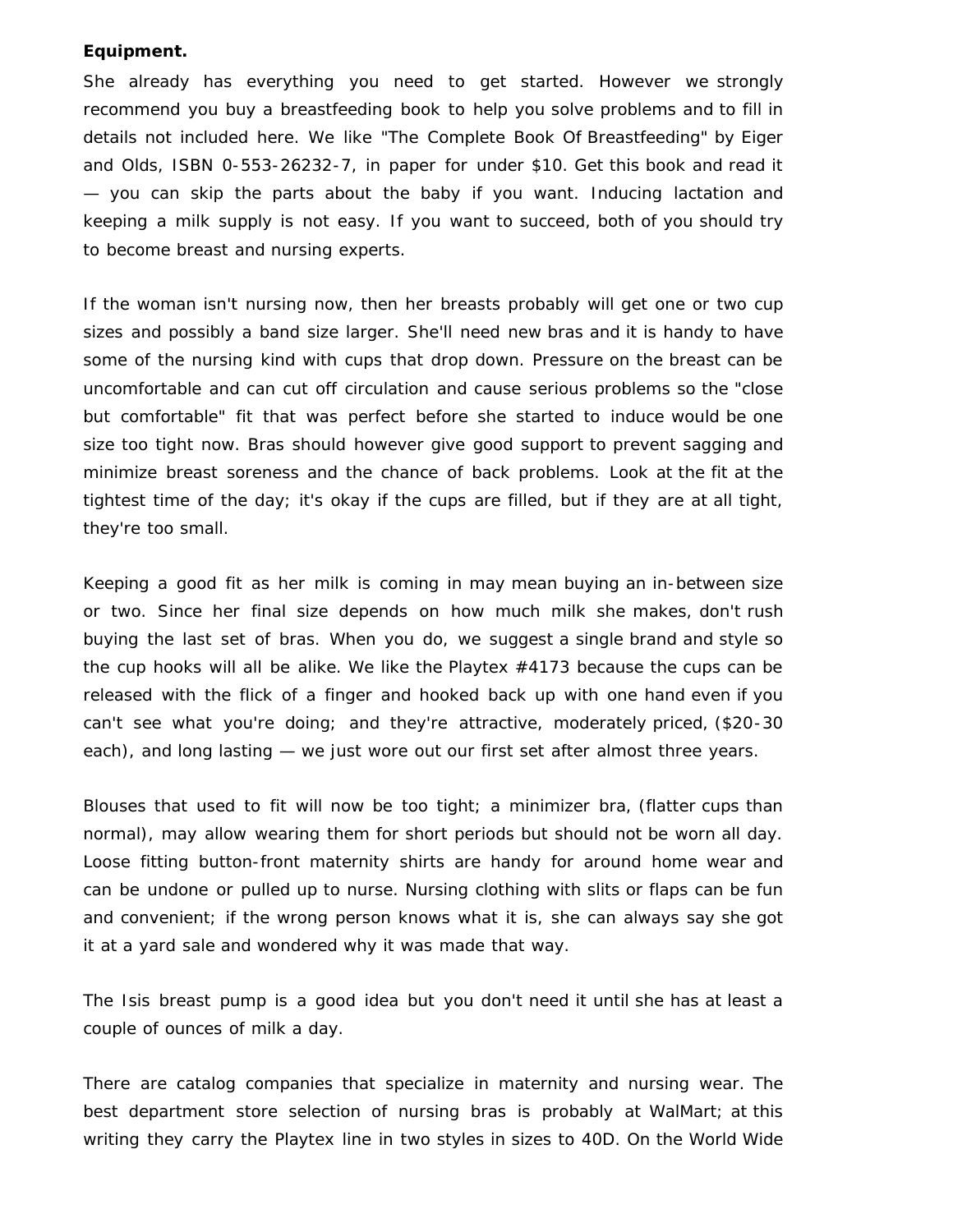Web try Lady Grace, (www.ladygrace.com), for selection and Big Girls Bras, (www.biggerbras.com), for price — this is where we've been getting the Playtex #4173. Motherwear Inc., (www.motherwear.com), has several styles of bras and a good line of nursing clothing and other needs; prices are not the cheapest. If you need large bras, (to around band 48-52, cups I-K), try www.trevas.com and www.buststop.com; both are pricey, (large bras are never cheap!), but offer a wide variety of styles.

#### **Nutrition And Weight:**

Don't get beyond a few drops per session without reading up on nutrition for the nursing mother and adjusting her diet accordingly. The most important point is that the woman must get plenty of calcium to prevent pulling it out of her bones. Osteoporosis happens when bones get soft because of calcium loss; it is a very serious disease and you must not go there. If she's already eating a diet with enough calcium for normal situations she should add 400 mg daily of extra calcium from a supplement like Os-Cal or CitraCal; the formulas with added vitamin D are best because D is needed so the calcium will be absorbed. If in doubt about diet, add more calcium but don't go above 1200 mg daily without a doctor's advice.

In addition she needs a balanced diet with enough vitamins and minerals and she may need a little more to eat. A woman who is satisfied with her weight before nursing can at first be guided by her hunger. Since a quart of milk per day takes 500 calories out of her body, the woman who wants to lose weight should find it fairly simple if low calorie foods are used to satisfy hunger — fat free yogurt, diet drinks, fruits, vegetables and so on. She must not lose more than a pound a week nor allow herself to become underweight. She should check her weight at the start and then weekly thereafter, remembering that the increase of breast size will add two or more pounds as her milk comes in.

She needs at least enough extra liquid to replace her milk but as mentioned above up to a gallon will give more milk.

The nursing partner's diet can go either way. He will be getting up to 500 calories a day extra so he may need to cut back on something else.

### **ADVANCED SUBJECTS:**

#### **Birth Control Pills:**

These may make it harder to induce lactation because they contain hormones which simulate pregnancy and so interfere with milk production. However, you should go ahead and try to induce: the dose of hormones in most modern pills is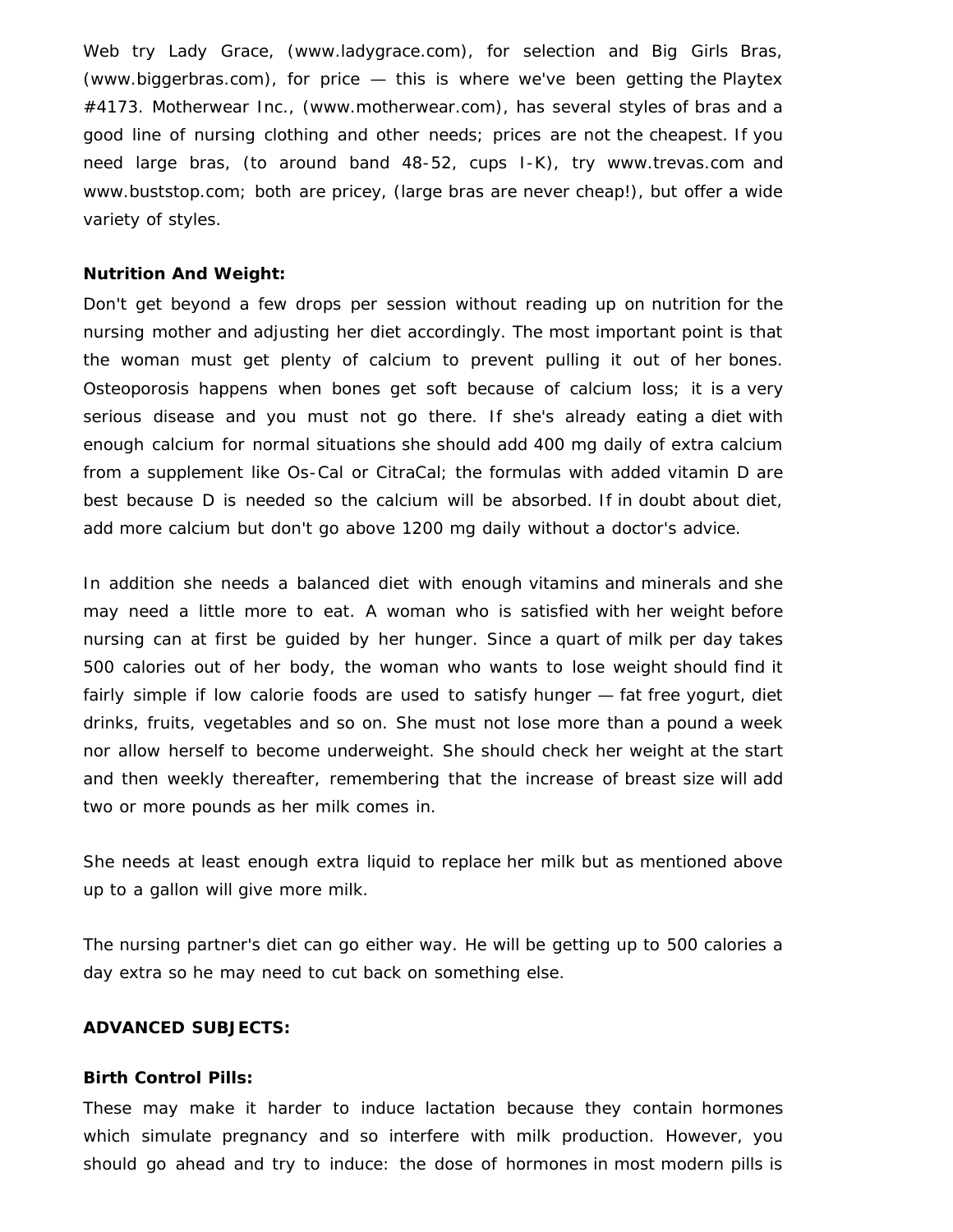small enough that lactation should still be possible. If you can't adjust your life to allow effective nipple stimulation at least 8 times a day it probably won't matter whether she takes the pill or not.

If however you get the schedule and other problems solved but can't get beyond a little bit of milk then if she's taking the pill just for birth control she can consider the long-acting, (very low dose), hormonal methods Depo-Provera and Norplant, (tm's of the respective makers), or, (not as reliable), an IUD or, (even less reliable), condoms or a diaphragm. None of these will interfere with breast milk supply and only the last two may interfere with sex; you can find lots more information on the web. If you want Depo-Provera, Norplant, or an IUD you can tell your doctor that it's hard to remember to take pills every day. Nothing is free so be sure you understand both good and bad things about the new method before you change. Especially be sure that the effectiveness of a method you choose is good enough for your situation. A married couple who want children soon could use methods that would not be good enough for a single woman.

### **The Nursing Couple And The World:**

Those who live alone on a desert island may find couples nursing to be simple but most of us in the real world will have "issues." It's hard to keep a weekend visitor from noticing if you go off together for half an hour out of every three. Close friends and relatives may notice the change in her figure. If either partner works away from the home she'll have to pump or express milk at least once during the work day if she doesn't want her supply to drop. Breastfeeding a baby in public during an all-day shopping trip is okay if you're discreet but feeding a man is not; longer trips are an even bigger challenge.

All of these situations need to be thought through. Once nursing is well established you'll probably find that skipping one feeding causes little problem if you don't do it often. If you have to be apart for up to a week, using a hand pump or expressing at least three times a day is enough to keep her supply from completely going away; we find that it takes a month or so for it to recover. Longer separations may have to be handled by stopping nursing for a while but perhaps you can get more than one bird with the same stone, for example by scheduling annual medical work next to a Christmas visit to the family. Comments on her figure can be ignored or deflected; if she really have to answer because it's her mother, something like "Well… I guess I have put on a couple of pounds" should do it. Even mom isn't going to see enough to know that you've added two pounds on your breasts and taken five off in other places!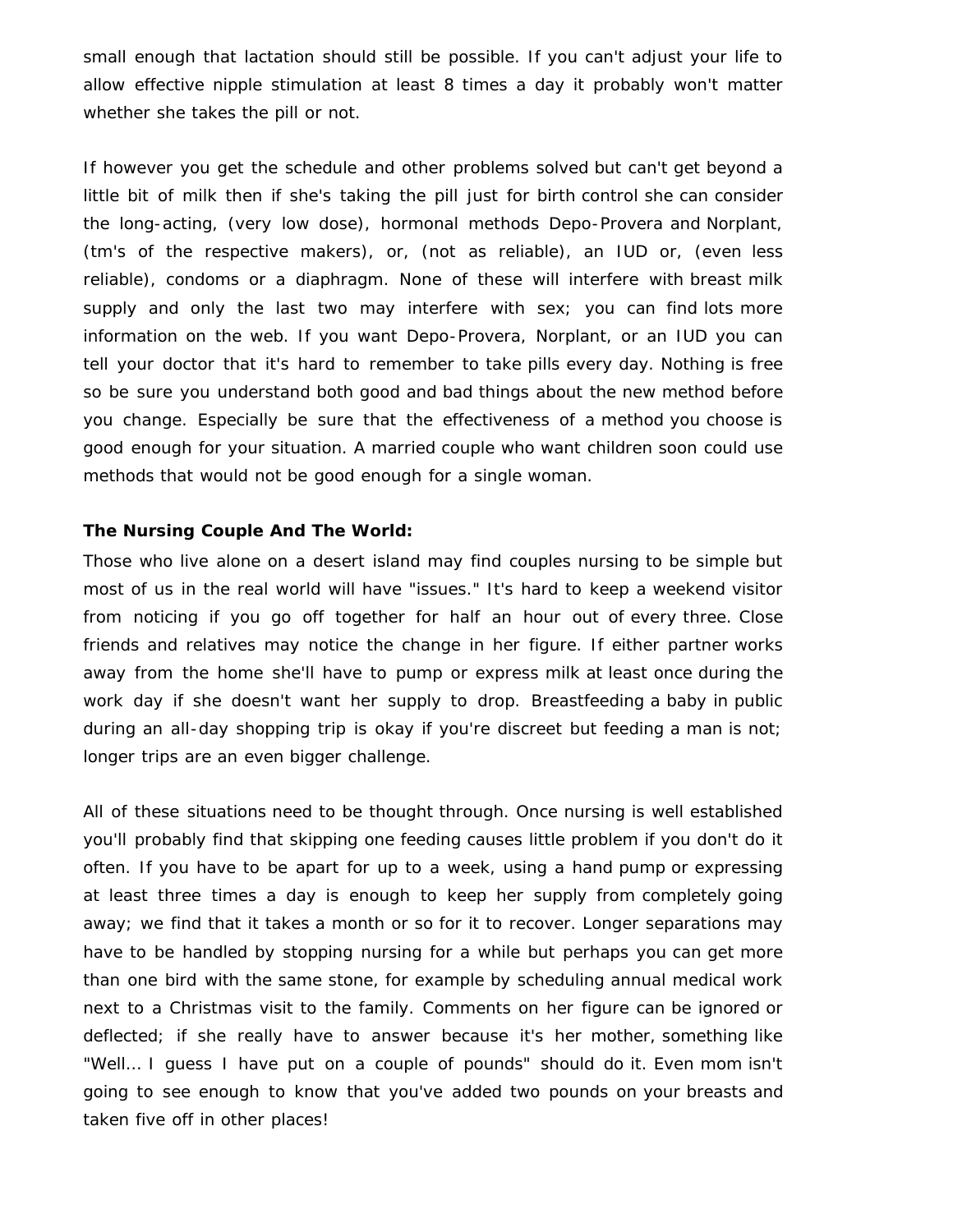Public places may have secluded corners where it's possible to nurse once you're skilled although security concerns these days mean fewer such spots than in the past and there may be a camera watching. When traveling by car we often stop in the end parking spot of at roadside rest areas, he puts his head in her lap, she covers him with a sheet or blanket and reads. A woman apparently sitting alone in a car parked in plain view in a cemetery will draw no notice. Got a drive-in movie in your area? Park in the last row… a station wagon is especially good if you back in! When she travels alone she can stop and use a hand pump or throw a beach towel around her neck and express.

If you can't handle problems like these you may find that "nursing lite" will work: bring in her milk, then very gradually cut back the number of feedings. Some women will still be able to give an ounce or more of milk almost at any time while feeding as little as two or three times a day, and on this schedule going 24 hours without a feeding once in a while won't be a problem. The "lite" approach will take a while to work out because it gives mixed signals to the breasts about how much milk is needed, (you may have to start over a time or two), but it can get you some of the joy with much less complication than the quart-per-day routine.

# **Doctors:**

Doctor's appointments can be an issue. The idea is to confide in and work with a doctor who knows you and has a professional, nonjudgmental attitude. The reality though is that couples nursing is going to be a new idea and most doctors aren't very flexible. In many areas of the country you will be lucky even to find a doctor who is good with ordinary health problems. You'll have to decide what to do based on your own situation.

Either way the usual office visits can be taken care of by nursing, (or expressing), right beforehand. There will nothing to explain if the doctor gets a few drops of milk during an exam since about ¼ of women who have nursed a baby will have a bit of milk in their breasts long afterward and a drop or two isn't rare even for a woman who hasn't had a baby.

It is best not to wear a nursing bra to the doctor! If you forget and the doctor notices, just say "Ummmm… my husband likes them." You probably won't have to try to fake embarrassment; your blush will say it all.

If you have a serious breast problem caused by nursing, (an infection in the breast itself is the most likely case), you will have to explain to the doctor how it happened. However, you only need to explain why you have milk in your breasts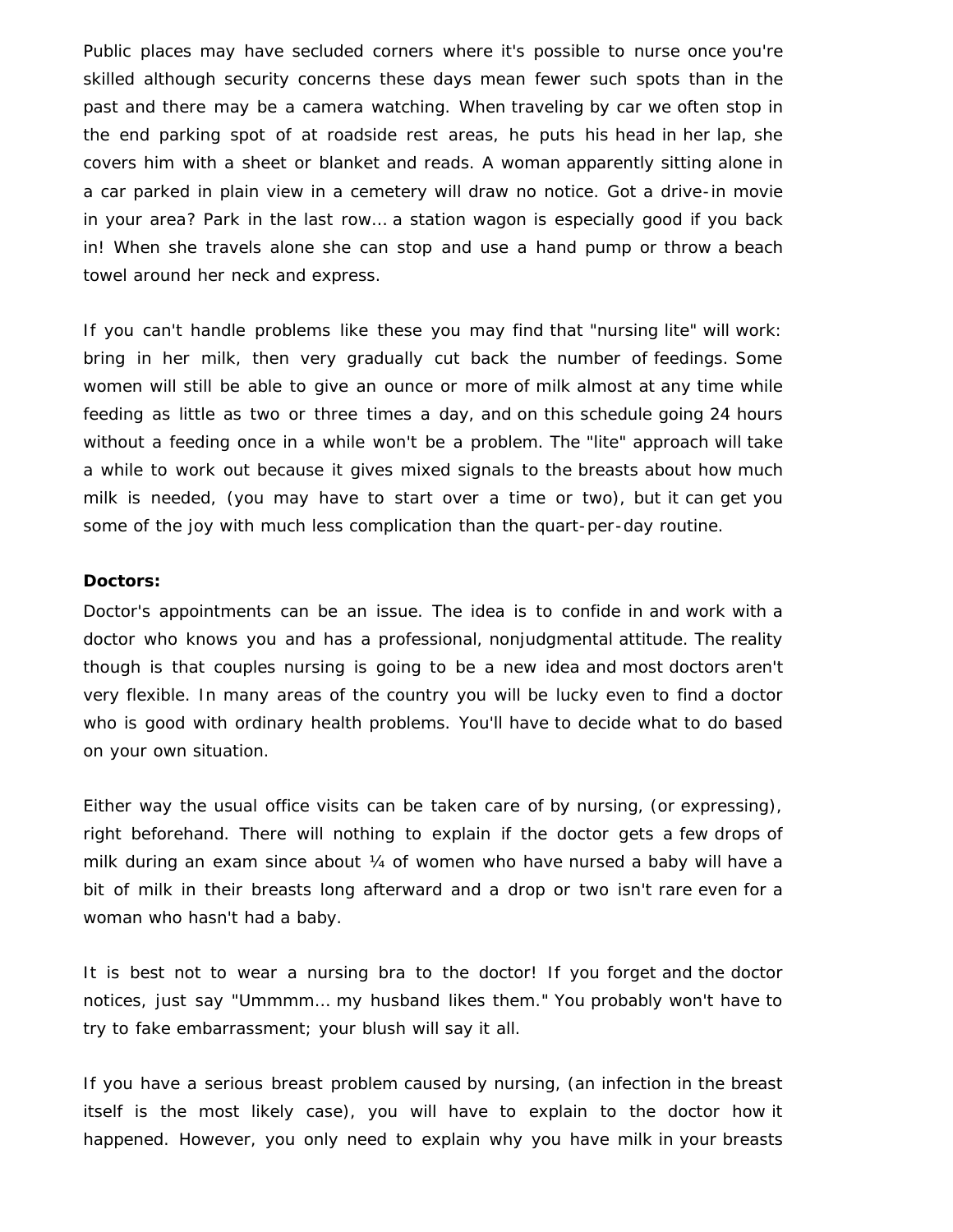and that that's okay with you, not that you and your boyfriend worked very hard to get it there! Something like this:

"Well, I always had a few drops and my boyfriend is pretty interested in my breasts. I think that made me have more, but this is the first time I've had any problem with it."

A little milk in a woman's breasts is not unusual. Working hard to get it there is unusual but how hard you worked is a private matter which should not concern the doctor.

A doctor finding a woman with lots of milk in her breasts without any good reason will want to have tests done to be sure she doesn't have a problem and would probably send you to a specialist. You should say something like "Well, this only happened when my boyfriend began to suck a whole lot. If he stops, I'm pretty sure it will go away."

Most doctors don't know that it is possible to induce lactation but they should accept this explanation. You might have to choose between stopping for a while to reassure this doctor and finding another one. If you like your doctor, we suggest stopping, except that if you have a breast infection you shouldn't stop until the infection is cleared up.

#### **Stopping:**

If you have to stop quickly switch to bras that put pressure on the breasts, (one or two cup sizes smaller than her nursing size), and keep a bra on day and night. Stretch the time between feedings by one or two more hours each day and take only enough milk to relieve the pressure.

When nursing, stimulate the nipples as little as possible. The partner should latch in the normal way, but suck gently without squeezing, as from a soda straw. The breast may be massaged if milk won't flow. It will take about a week to go from full production to being comfortable for 24 hours without nursing, and about another week to get back to roughly normal breasts.

Stopping isn't a total waste. When we had to do it for a few days we discovered we really were a nursing couple: stopping was almost as hard as stopping kissing would be. It's easier to start back up than relactating was the first time; we got small sips on both sides after just a couple of days.

#### **Positions:**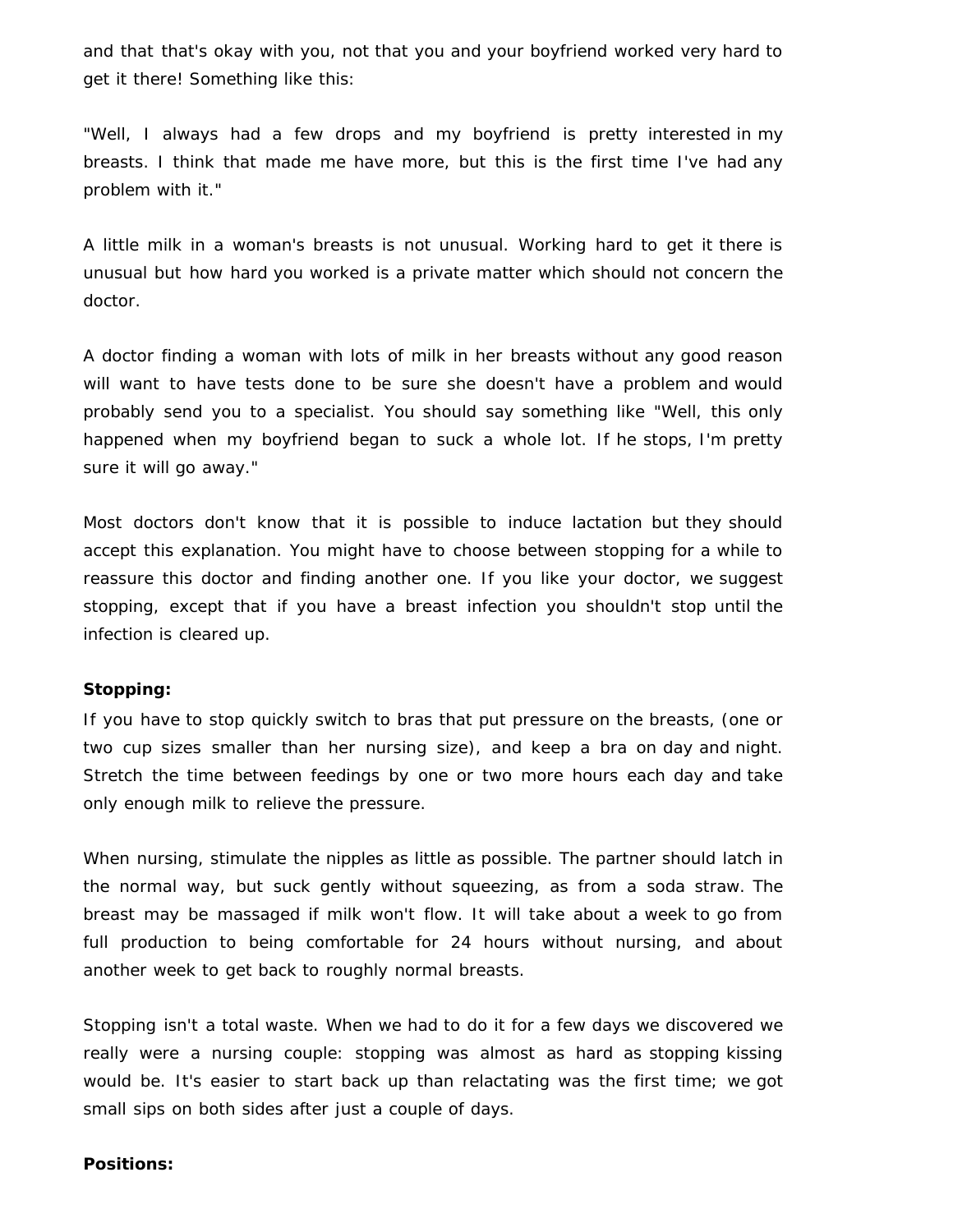Most of the usual positions for feeding a baby won't work for adults. The most popular position is side-by-side on a bed or couch. This is comfortable and natural feeling; it is especially nice when you wake up at night to feed. Other positions are:

- 1. The woman sits up with the man's head in her lap. This works well with nursing clothing or a loose-fitting top that can be pulled up and is convenient in the car.
- 2. The man sits on a couch or chair with the woman on his lap. This only works if your relative sizes are right.
- 3. 'Cow position.' The woman gets on her hands and knees on a bed or soft rug on the floor; the man lies on his back with his head under her breasts. This may be undignified but because gravity helps the milk flow it can be very helpful when there are problems with letdown. Massaging breasts while suckling in this position can start milk flow when she's engorged and thus save you from much worse problems. Wondering if you have a letdown problem or are her breasts just firm because she's getting near her period? 'Cow position' is how you find out. Because it can help solve problems, every couple should practice this position once in a while.

# **Breastfeeding And Sex:**

This is more complicated than it may seem. You'll be together in a private, intimate situation several times a day so there's going to be more opportunity. And most men find a woman's breasts erotic; as far as we can tell they're no less so after nursing for a couple of years.

On the other hand, prolactin cuts down a woman's sex drive. With full lactation or close to it, she may be a lot less interested in sex than before. This could be a good thing if she's high drive and he's low; if the reverse, it will be a problem. If she takes domperidone or metoclopramide, it will cut her drive even more but only while she's actually taking it.

Over time, nursing has led us to an 'inside each other's skin' intimacy that we sometimes find hard to believe and really can't describe. Although we may have less sex than we would have, what we have is wonderful. There's no way to know if that would happen to you, so this probably is the place to remember that nursing is just an experiment until you decide otherwise.

### **It's Not Easy, Part Two:**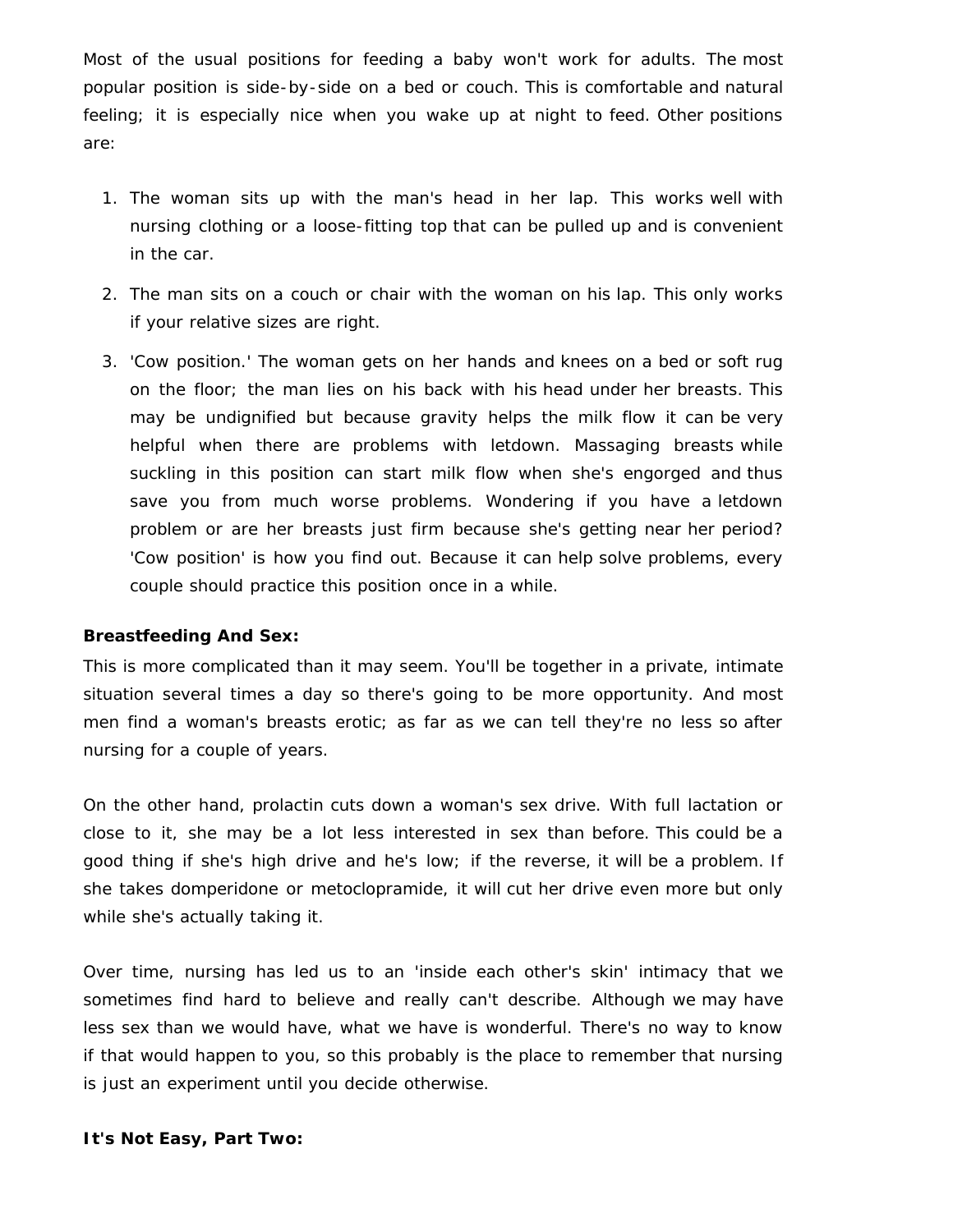Not only must both partners keep a schedule and solve "how to" problems together, they'll have social problems to work out, they'll need new clothing and equipment, sex may be different and her body is going to change. Breastfeeding is going to take over a chunk of your life for months while you get started, and possibly for a lot longer.

There is, however, yet another level of "not easy." Full nursing brings more dependence than many people can get comfortable with. Most men like to think of themselves as independent, going places and doing things as they please and some might want the woman to have milk available any time they want it but not bother them with most of the work. For the woman, breastfeeding means an increased commitment to the man; if she found nursing a baby no better than a necessary evil, then nursing an adult partner may feel like a great chance to shoot herself in the other foot.

There are sensitive issues here. Power and control in the relationship, fairness, masculine and feminine roles, conforming to what other people expect or going your own way, are some examples. Some couples may enjoy getting closer as they talk about these issues, others may not.

#### **So Why Do It?**

There are things about couples nursing that make some people really like it:

Feeding another person from your body or being fed from the body of another is wonderfully intimate. Of course nursing a baby is intimate, but this is your chosen and wonderful adult partner. Imagine the "high" when you wake up in the morning, and, looking into each other's eyes, he takes an offered breast and starts her milk flowing.

Some women feel a strong need to nurse and many find that it feels terrific; a few even get an orgasm sometimes. Even a woman who starts by saying "Okay, I'm willing to give it a try" may find in six months that she doesn't want to quit!

What a comfort when one partner wakes from a nightmare or can't quit worrying about the bills or has a hard day at work, to offer or ask for a breast. Each of you is saying "you are all that matters to me" in the clearest way possible.

Because it is so private, breastfeeding forces you to sink or swim together. Each step from first drops to happy, confident letdown and sucking is your own doing.

In breastfeeding each partner gives the other something he or she could get from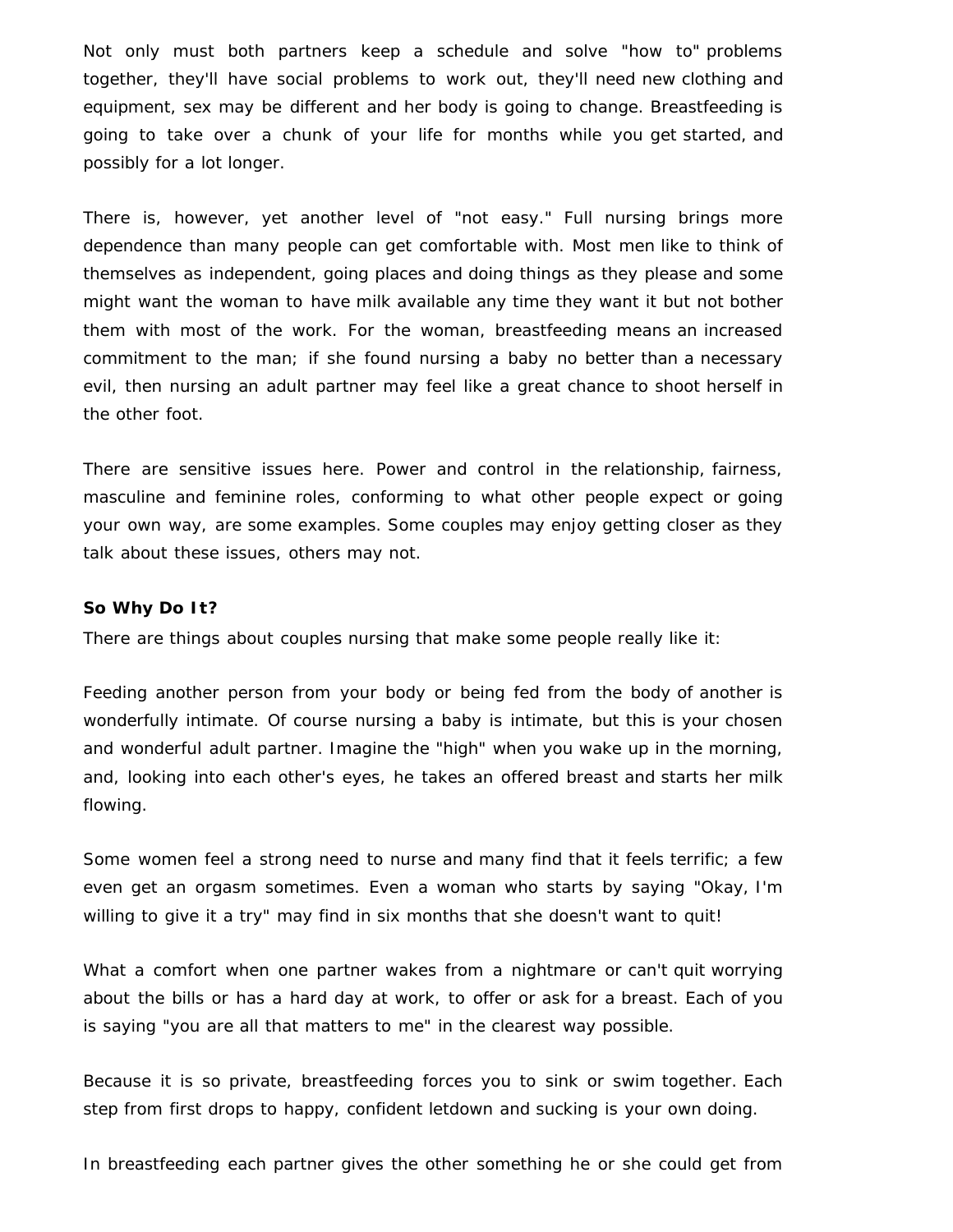no one else. Marriage can be no more than a piece of paper, sex can be a one night stand, but you have to be real partners to nurse successfully.

Breastfeeding is intimacy you can have several or even many times a day — sex with your clothes on and without the sweat, you might say.

The nursing couple puts everything and everyone else aside and concentrates on each other every few hours. When things get rough between you, you do not have the choice of staying mad all day.

It's sharing on a very different basis from sex — a real team activity because if the woman can't relax, her milk won't let down and so will be almost impossible to get. In effect the two of you have to work together following the rules of her breasts in order to succeed.

Because of all the new issues, nursing takes your partnership down new pathways. The "you" that will be after her milk is in and you're settled as a nursing couple will be different from what exists today. The nursing bond is unbelievably tough and elastic and once it forms, all sorts of small problems between you may fade to unimportance.

From the man's point of view, breast milk usually tastes wonderful — often between sweet cream and melted vanilla ice cream. Men also like the absolutely knockout figure that a nursing woman can have. Women generally are delighted to have a way to get rid of up to 500 calories a day, (depending on how much milk she makes), without having to eat less.

Of course making all this happen depends on the partners. The truth is that breastfeeding mainly increases what you and your partner already have in a relationship. It is a way to make a relationship that is already good get even better but probably won't help one that has big problems. Finally, it's a wonderfully private thing to share and it's just plain fun. If you both really like the idea, starting isn't a big decision. Remember that nursing is a shared experiment. If it doesn't work out now, you can share a decision to stop to stop for now. Life brings changes and perhaps a year or five years from now the situation will be different and you will want to try again.

#### **Special Situations**

You want to nurse but don't know what your partner will think. Most people probably haven't thought of a nursing relationship. Some of them would like it if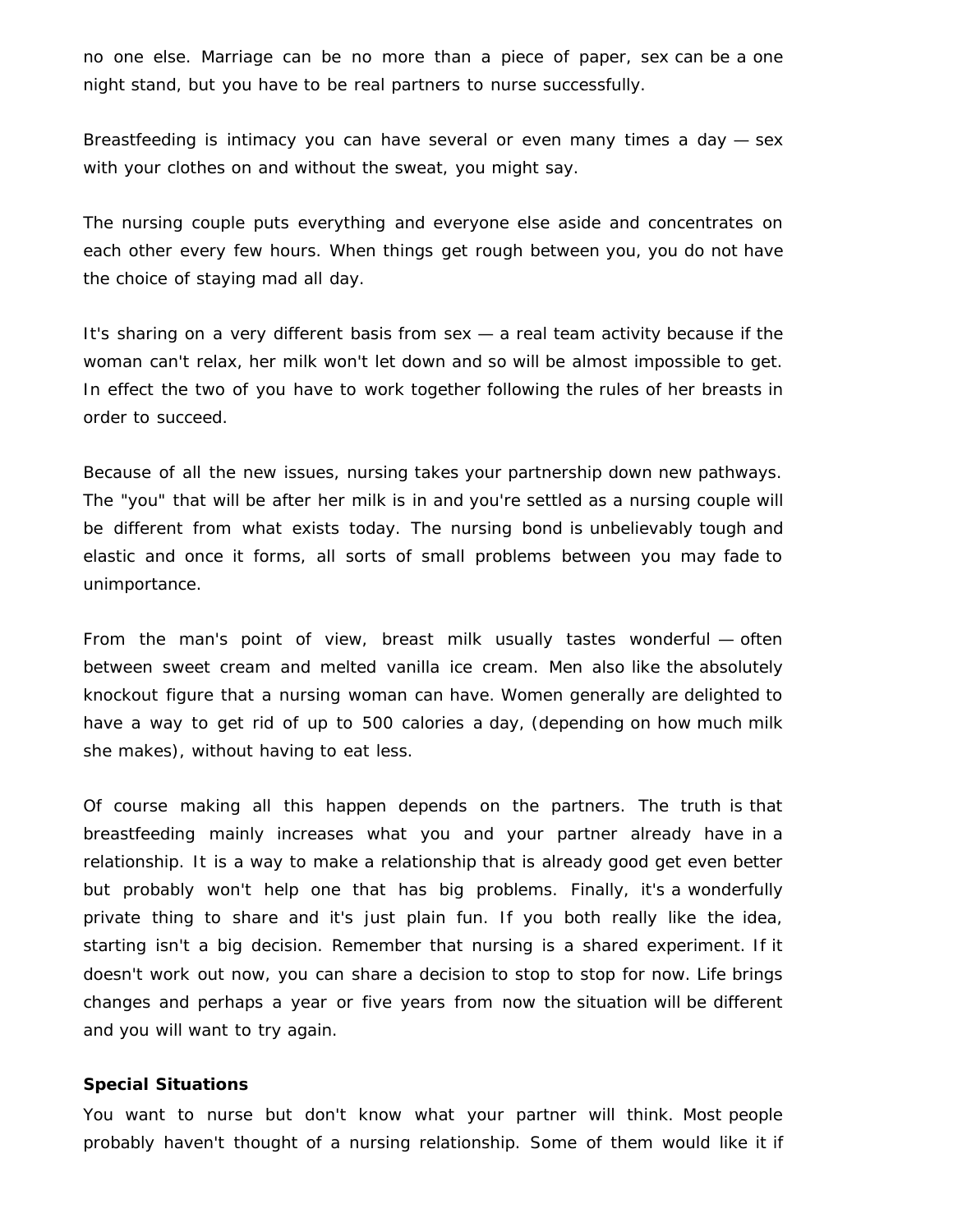they tried but they'll have to get used to the idea first. You should bring up the idea and see what the reaction is; most likely it will be one of these:

- 1. "Eeeewwww… that's disgusting. What are you, some kind of pervert"?
- 2. "WOW!!! I always wanted to do that!
- 3. "Huh… I don't know about that… (There may be specific worries expressed after the partner has had time to think.)

The first case doesn't need any advice, at least not advice about nursing. In the second and third cases, you should say that you only want to talk about it now and that even if you did try it, it would be an experiment. Remember that no matter how great the idea sounds, you don't know exactly how it will work. It could happen that you suggest the idea, and it turns out to be okay for your partner but does not work for you. We guarantee that both partners will have some issues to get through. Take things one step at a time and talk so neither of you starts to feel 'trapped.'

If your partner starts thinking about the idea and has questions suggest that he or she read this tutorial. Even better, you could read it together and discuss things as you go. If you do become a nursing couple you will be sharing that, so start out right by sharing the learning, too!

My Boyfriend Says Milk Would Be Such A Turn On!

By now you know that getting milk in your breasts is a heck of a lot of work: three hours a day for at least three months would be 270 hours! Then you have to keep working at least a couple of hours a day for as long as you want to keep milk. And it can be even harder than 270 hours of work if there are problems, you work away from home, or the BF can't or won't help much with the stimulation. One of you will have to find the money for some new clothing and probably an Isis hand pump. Is it worth it so he can have another turn-on? That's up to you but if you're not living together or planning marriage shortly we'd say 'wait.' No relationship that is good enough to let you be a nursing couple is going to be lost or even hurt because you decide to wait a while to start.

Our experience, (and that of others in successful relationships), is that nursing doesn't so much make sex better because it is a turn on, as it does change your relationship so you are a closer, sexier couple. You can start on that just by reading this tutorial together!